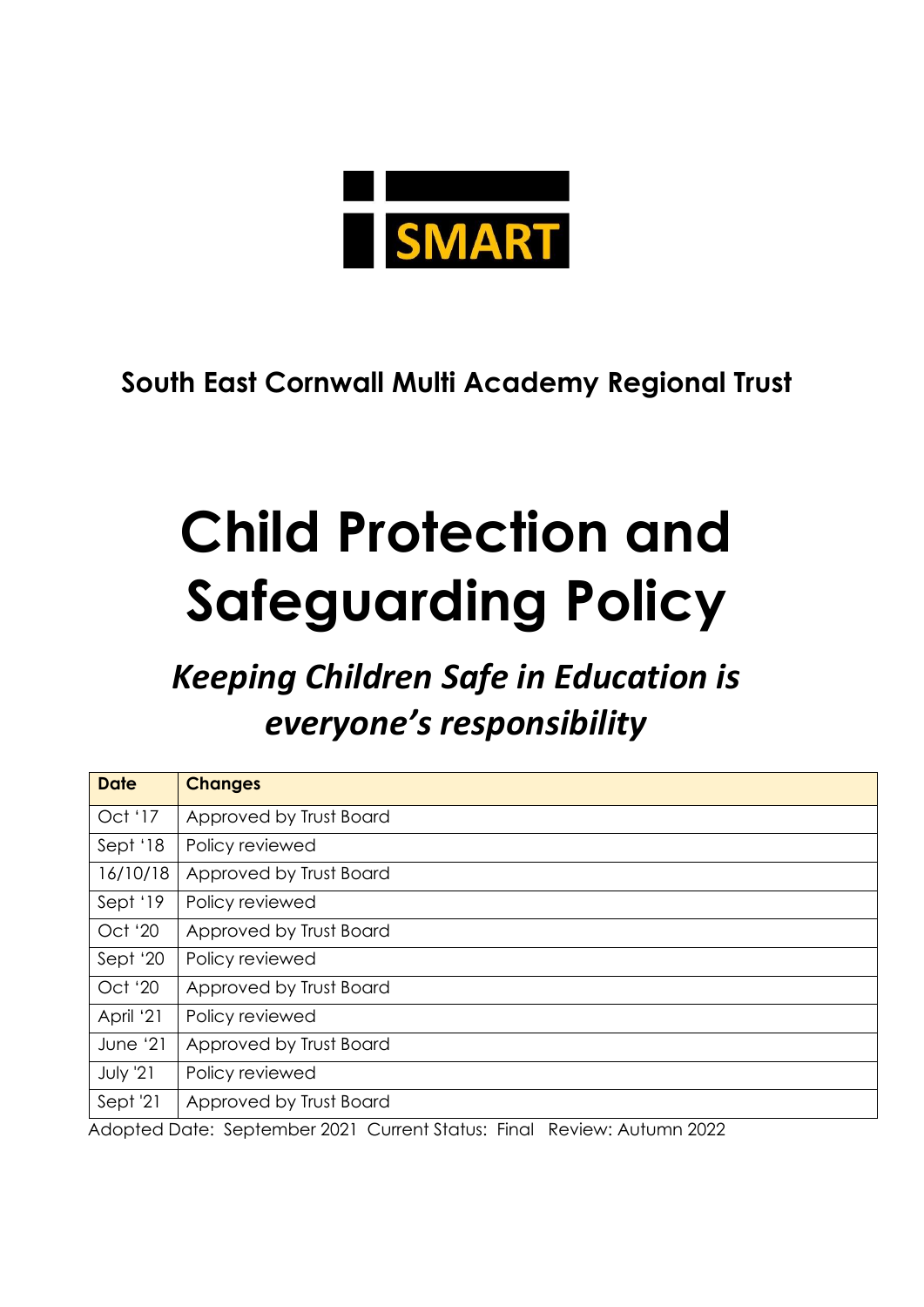# **Contents**

| Document review history                                                      | 4  |
|------------------------------------------------------------------------------|----|
| <b>Key Contact Details</b>                                                   | 6  |
| Introduction                                                                 | 7  |
| Our responsibilities                                                         | 8  |
| Purpose of this policy                                                       | 8  |
| Terminology                                                                  | 9  |
| Acronyms used in this policy                                                 | 10 |
| <b>Key Documents</b>                                                         | 10 |
| Reporting concerns                                                           | 13 |
| <b>General Principles</b>                                                    | 13 |
| If the DSL/DDSL are not available                                            | 14 |
| Contacting MARU (for advice or when making a referral)                       | 14 |
| Making a referral in writing                                                 | 14 |
| Action by MARU                                                               | 15 |
| Recording                                                                    | 15 |
| <b>Informing Parents</b>                                                     | 15 |
| Resolution of Professional Differences                                       | 15 |
| If the Child/Family are already known to Social Care                         | 15 |
| <b>Early Help</b>                                                            | 15 |
| Child Abuse                                                                  | 17 |
| <b>Physical Abuse</b>                                                        | 17 |
| <b>Emotional Abuse</b>                                                       | 17 |
| Sexual Abuse                                                                 | 17 |
| Neglect                                                                      | 18 |
| Specific Safeguarding Issues                                                 | 18 |
| Child Criminal Exploitation (CCE)                                            | 19 |
| Serious violence                                                             | 19 |
| Child Sexual Exploitation (CSE)                                              | 20 |
| Radicalisation/PREVENT                                                       | 20 |
| Female Genital Mutilation (FGM)                                              | 21 |
| Peer on Peer and Child on Child Abuse                                        | 21 |
| <b>Mental Health</b>                                                         | 23 |
| Children with special educational needs and disabilities                     | 23 |
| Children who need a social worker (Child in Need and Child Protection Plans) | 24 |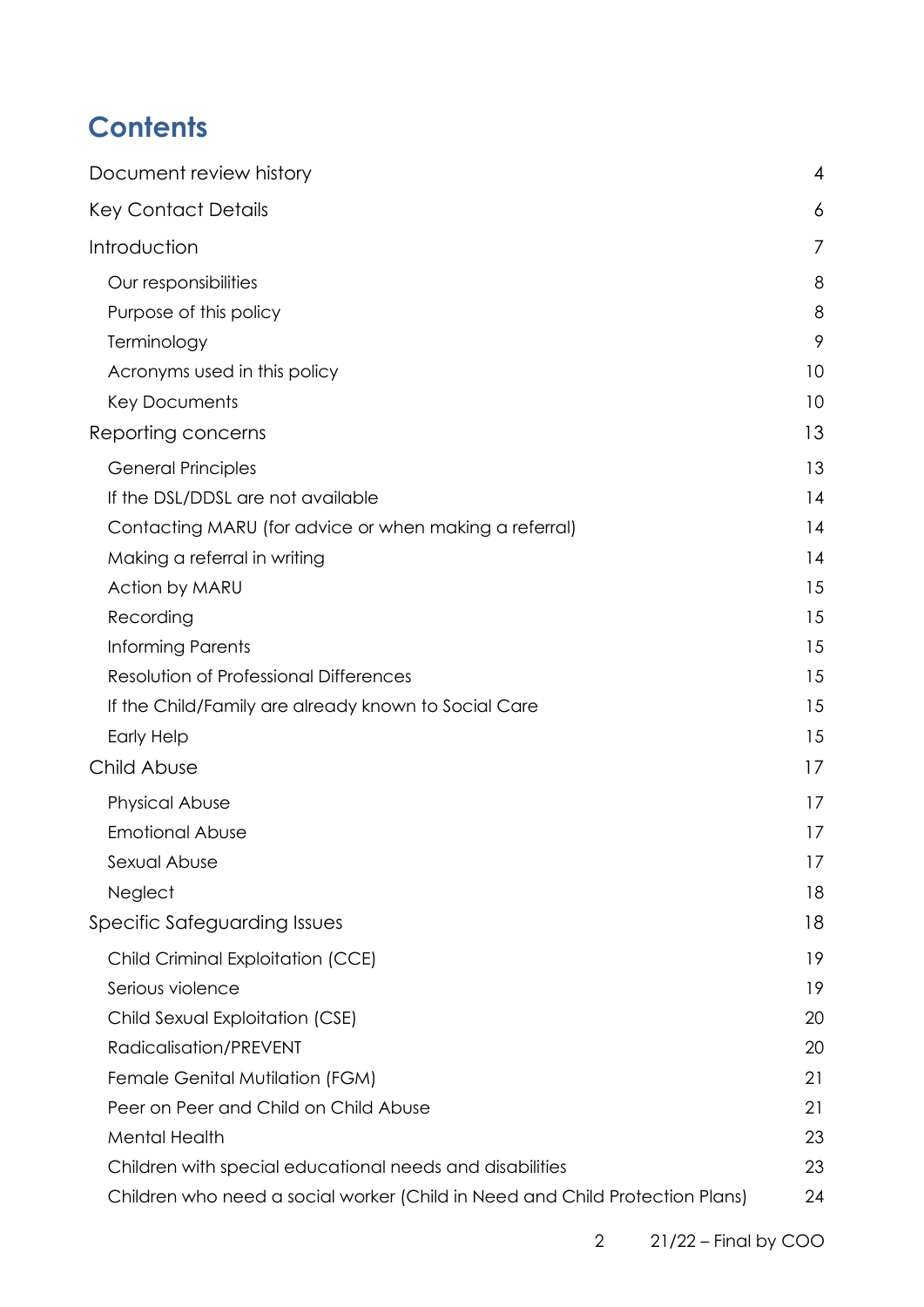| Online Safety                                                        | 24 |
|----------------------------------------------------------------------|----|
| Domestic Abuse                                                       | 24 |
| <b>Children Missing Education</b>                                    | 25 |
| <b>EHE - Elective Home Education</b>                                 | 25 |
| <b>Reduced Timetables</b>                                            | 25 |
| Looked after children or previously looked after                     | 26 |
| <b>Young Carers</b>                                                  | 26 |
| Forced Marriage                                                      | 26 |
| Private Fostering                                                    | 27 |
| Modern Slavery and Human Trafficking                                 | 27 |
| <b>Special Circumstances</b>                                         | 27 |
| <b>Work Experience</b>                                               | 27 |
| Children staying with host families                                  | 27 |
| Alternative provision                                                | 28 |
| Confidentiality and Information Sharing                              | 28 |
| Record Keeping                                                       | 28 |
| Allegations and concerns against staff, volunteers or other adults   | 29 |
| Whistleblowing                                                       | 30 |
| <b>Supporting Staff</b>                                              | 30 |
| Key Safeguarding Roles and Responsibilities                          | 30 |
| The annual safeguarding review cycle                                 | 31 |
| Designated Safeguarding Lead (DSL) and Deputy (DDSL)                 | 31 |
| Local Governing Committee Safeguarding Governor                      | 32 |
| Named Adults in Early Years Settings (EYFS)                          | 32 |
| Safer Recruitment                                                    | 32 |
| Agency and third-party staff (supply staff)                          | 33 |
| Attendance at Child Protection Conference                            | 33 |
| Training                                                             | 33 |
| Safeguarding training assurance from 3rd party providers/contractors | 34 |
| Extended school and off-site arrangements                            | 35 |
| Photography and images                                               | 35 |
| Review                                                               | 35 |
|                                                                      |    |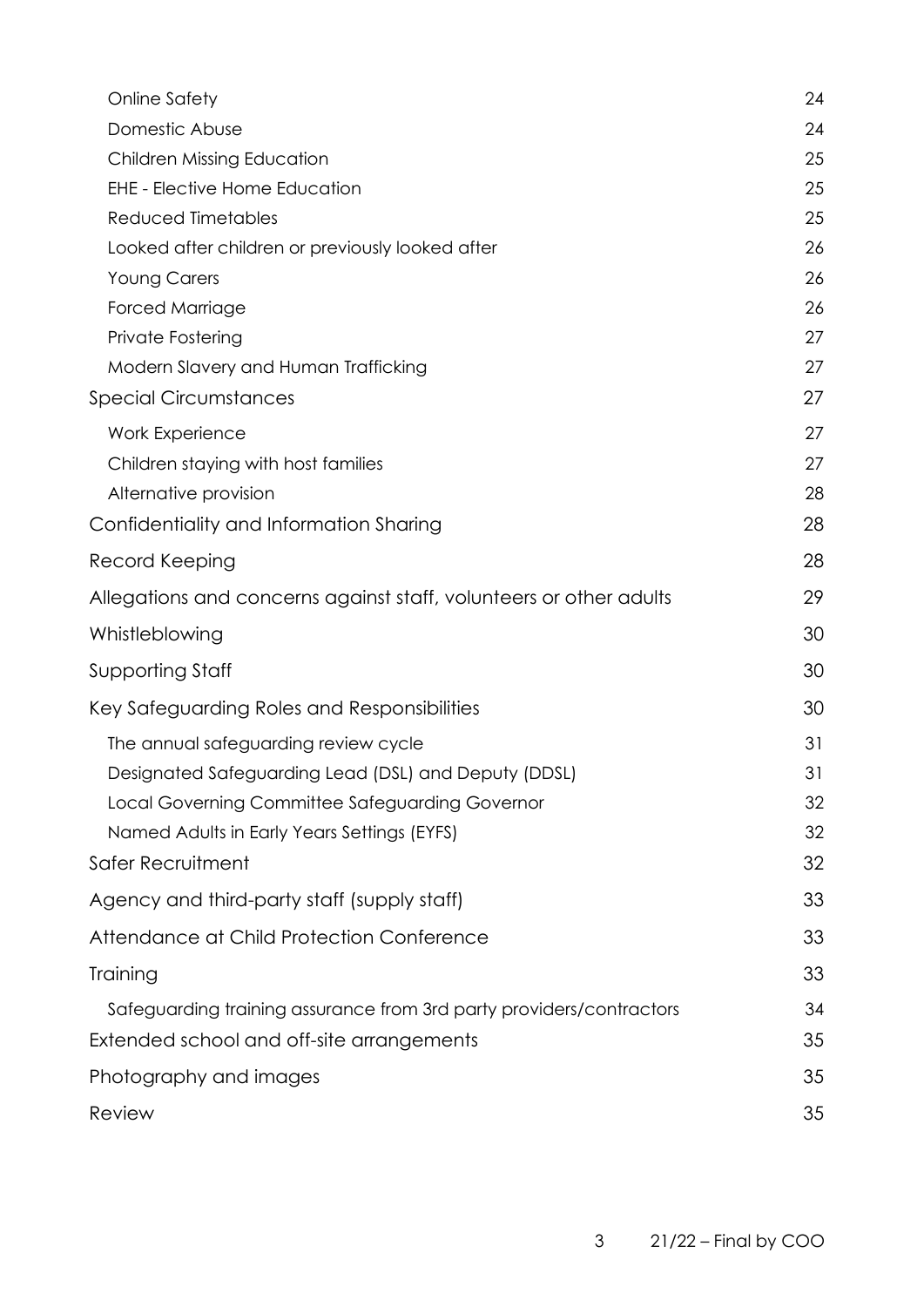# <span id="page-3-0"></span>**Document review history**

| Update        | <b>Date</b>                   | Originator of<br>Change                 | <b>Description of Change</b>                                                                                                                                                                                                                                                                                                                                                                                                                         |
|---------------|-------------------------------|-----------------------------------------|------------------------------------------------------------------------------------------------------------------------------------------------------------------------------------------------------------------------------------------------------------------------------------------------------------------------------------------------------------------------------------------------------------------------------------------------------|
| Minor update  | 5 <sup>th</sup> December 2018 | Steve Green,<br><b>Rachel Yelland</b>   | Designated teacher for<br>CIC updated for Looe<br>Community Academy                                                                                                                                                                                                                                                                                                                                                                                  |
| Minor update  | 7 <sup>th</sup> December 2018 | Kate Williams,<br><b>Rachel Yelland</b> | Safeguarding and CIC<br>governor updated for<br><b>Trewidland following LGC</b><br>meeting                                                                                                                                                                                                                                                                                                                                                           |
| Minor update  | 27th January 2019             | <b>Rachel Yelland</b>                   | Update Landulph from<br>Esther Best to Karen Ball                                                                                                                                                                                                                                                                                                                                                                                                    |
| Minor updates | February 2019                 | <b>Rachel Yelland</b>                   | p.9 Information sharing<br>guidance updated from<br>March 2015 to July 2018<br>(hyperlink updated). p.17<br>spelling of substance<br>corrected; p.19 reference<br>to KCSIE updated from<br>2016 to 2018; p.20 spelling<br>of behaviour corrected;<br>p.24 grammar updated<br>with regards to brackets;<br>p.27 spelling of recognise<br>corrected; p.28 updated<br>to half an hour; p.29 extra<br>full stop removed; p.30<br>extra full stop removed |
| Minor Update  | April 2019                    | <b>Rachel Yelland</b>                   | Hyperlink added for<br>SMART's whistleblowing<br>policy                                                                                                                                                                                                                                                                                                                                                                                              |
| Minor Update  | <b>June 2019</b>              | <b>Rachel Yelland</b>                   | Update to Saltash Key<br><b>Contact Details</b>                                                                                                                                                                                                                                                                                                                                                                                                      |
| Minor Update  | September 2019                | <b>Rachel Yelland</b>                   | Update to Saltash, Looe,<br>Liskeard and Dobwalls Key<br><b>Contact Details</b>                                                                                                                                                                                                                                                                                                                                                                      |
| Minor Update  | September 2019                | <b>Steve Green</b>                      | Refresh references to<br>updated key documents<br>ahead of annual review                                                                                                                                                                                                                                                                                                                                                                             |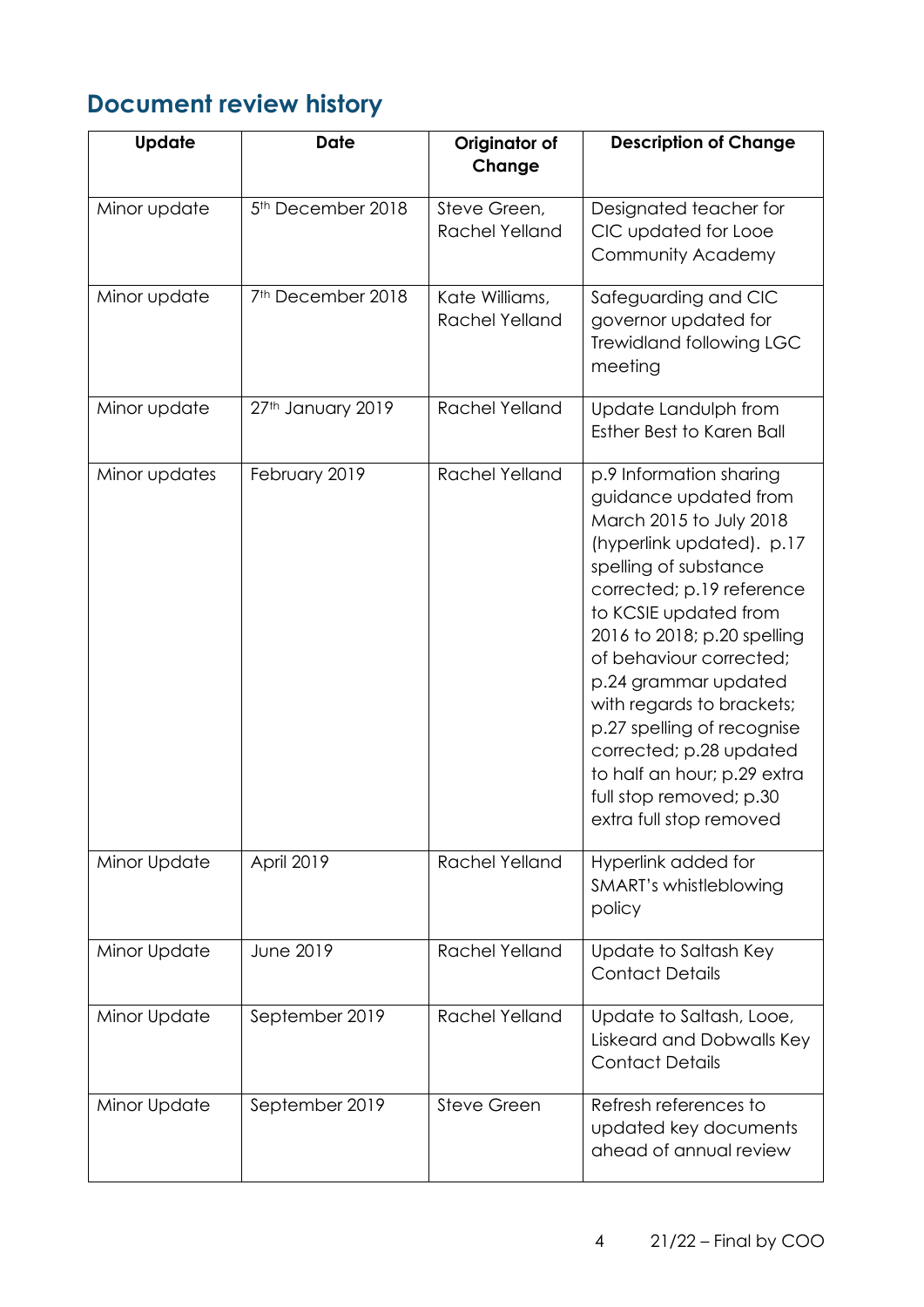| Update       | September 2020    | <b>Steve Green</b> | Refresh references to<br>updated key documents<br>Refresh points of contact<br>Incorporate reference to<br>the new "Our<br>Safeguarding Children<br>Partnership" arrangement<br>Incorporate changes<br>arising from KCSiE 2020 |
|--------------|-------------------|--------------------|--------------------------------------------------------------------------------------------------------------------------------------------------------------------------------------------------------------------------------|
| Minor Update | October 2020      | Kate Williams      | Key contacts updated                                                                                                                                                                                                           |
| Update       | <b>April 2021</b> | <b>Steve Green</b> | Peer on Peer and Child on<br>Child abuse                                                                                                                                                                                       |
| Update       | <b>July 2021</b>  | <b>Steve Green</b> | Incorporate changes<br>arising from KCSiE 2021                                                                                                                                                                                 |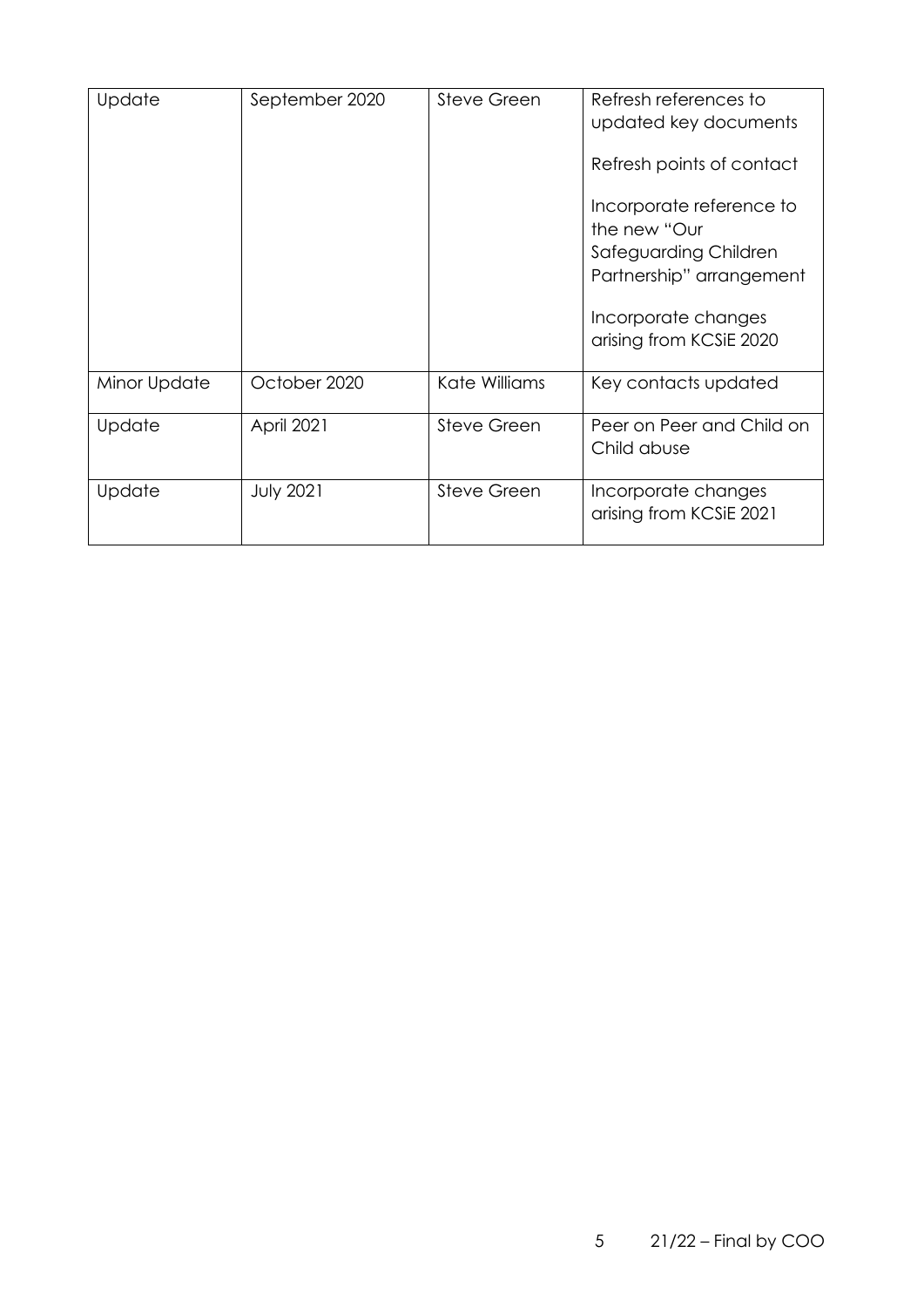## <span id="page-5-0"></span>**Key Contact Details**

All of the people named below should consider themselves collectively as the safeguarding and child protection team. Each of the roles named below has specific responsibilities that are set out in detail in the policy.

The Trustee for safeguarding is: Caleb Stevens [Caleb.Stevens@smart-trust.net.](mailto:Caleb.Stevens@smart-trust.net)

In each school, the Headteacher can also be contacted to stand in for any of these roles.

| Academy              | <b>DSL</b>                           | <b>DDSL</b>                            | <b>CiC</b>                 | SPOC (Prevent)                            | <b>CSE</b>                                | Safeguarding and               | Whistle-blowing                   |
|----------------------|--------------------------------------|----------------------------------------|----------------------------|-------------------------------------------|-------------------------------------------|--------------------------------|-----------------------------------|
|                      | Designated                           | <b>Deputy Designated</b>               | Designated                 | Single point of                           | Sexual                                    | CIC governor                   | governor                          |
|                      | Safeguarding Lead                    | Safeguarding Lead                      | teacher for                | contact                                   | exploitation lead                         |                                |                                   |
|                      |                                      |                                        | Children in care           |                                           |                                           |                                |                                   |
| Dobwalls PS          | Kathryn Pipe                         | Sadie Mollard                          | Kathryn Pipe               | Kathryn Pipe                              | Kathryn Pipe                              | <b>Tracey Davey</b>            | Berni Yeatman                     |
|                      | kathryn@dobwalls.c                   | sadie@dobwalls.co                      | kathryn@dobwal             | kathryn@dobwalls                          | kathryn@dobwalls                          | Tracey.Davey@sm                | <b>Bernadette.Yeat</b>            |
|                      | ornwall.sch.uk                       | rnwall.sch.uk                          | Is.cornwall.sch.uk         | .cornwall.sch.uk                          | .cornwall.sch.uk                          | art-trust.net                  | man@smart-                        |
|                      |                                      |                                        |                            |                                           |                                           |                                | trust.net                         |
| Liskeard S&CC        | Wendy Birkbeck<br>WeBirkbeck@liskear | Roger Quaintance                       | Roger<br>Quaintance        | Wendy Birkbeck<br><b>WeBirkbeck@liske</b> | Wendy Birkbeck<br><b>WeBirkbeck@liske</b> | Safeguarding -<br>Ian Williams | Helen Arnold<br>hearnold@liskeard |
|                      |                                      | roquaintance@liske                     | roauaintance@li            |                                           |                                           |                                |                                   |
|                      | d.cornwall.sch.uk                    | ard.cornwall.sch.uk<br>Corinne Holroyd |                            | ard.cornwall.sch.u                        | ard.cornwall.sch.u                        | laWilliams@liskear             | .cornwall.sch.uk                  |
|                      |                                      | CoHolroyd@liskear                      | skeard.cornwall.s<br>ch.uk | k                                         | k                                         | d.cornwall.sch.uk              | Mark Wigley                       |
|                      |                                      | d.cornwall.sch.uk                      |                            |                                           |                                           | CIC - Helen                    | mawigley@liskea                   |
|                      |                                      | Dionne Rodber                          | Corinne Holroyd            |                                           |                                           | Arnold                         | rd.cornwall.sch.u                 |
|                      |                                      | DiRodber@liskeard.                     | coholroyd@liske            |                                           |                                           | hearnold@liskeard              | k                                 |
|                      |                                      | cornwall.sch.uk                        | ard.cornwall.sch.          |                                           |                                           | .cornwall.sch.uk               |                                   |
|                      |                                      | Carole Chapple                         | uk                         |                                           |                                           |                                |                                   |
|                      |                                      | CaChapple@liskea                       |                            |                                           |                                           |                                |                                   |
|                      |                                      | rd.cornwall.sch.uk                     |                            |                                           |                                           |                                |                                   |
|                      |                                      | Jo Kelly                               |                            |                                           |                                           |                                |                                   |
|                      |                                      | JoKelly@liskeard.co                    |                            |                                           |                                           |                                |                                   |
|                      |                                      | rnwall.sch.uk                          |                            |                                           |                                           |                                |                                   |
| Looe CA              | Scott Yalden                         | Kate Jackman                           | Kate Jackman               | Scott Yalden                              | Scott Yalden                              | <b>Barney Barron</b>           | Keith Simmons                     |
|                      | SYalden@looe.corn                    | KJackman@looe.c                        | KJackman@looe              | SYalden@looe.cor                          | SYalden@looe.cor                          | bbarron@looe.cor               | Ksimmons@looe.c                   |
|                      | wall.sch.uk                          | ornwall.sch.uk                         | .cornwall.sch.uk           | nwall.sch.uk                              | nwall.sch.uk                              | nwall.sch.uk                   | ornwall.sch.uk                    |
|                      |                                      | <b>Elaine Bateson</b>                  |                            |                                           |                                           |                                |                                   |
|                      |                                      | EBateson@looe.cor                      |                            |                                           |                                           |                                |                                   |
|                      |                                      | nwall.sch.uk                           |                            |                                           |                                           |                                |                                   |
|                      |                                      | Ashleigh                               |                            |                                           |                                           |                                |                                   |
|                      |                                      | Woollaston                             |                            |                                           |                                           |                                |                                   |
|                      |                                      | AWoollaston@looe.                      |                            |                                           |                                           |                                |                                   |
|                      |                                      | cornwall.sch.uk                        |                            |                                           |                                           |                                |                                   |
| Saltash CS           | <b>Matt Oakes</b>                    | Danielle Pearce                        | Jen Childs                 | Matt Oakes                                | Linda Griffin                             | Samantha                       | Samantha                          |
|                      | (moakes@saltashclo                   | dpearce@saltash                        | jchilds@saltashcl          | (moakes@saltash                           | (Igriffin@saltashclo                      | Gardner                        | Gardner                           |
|                      | $udx$                                | cloud.net                              | olud.net                   | cloud.net)                                | ud.net)                                   | S.Gardner@saltas               | S.Gardner@saltas                  |
|                      |                                      | Sarah Moss                             |                            |                                           |                                           | hcloud.net                     | hcloud.net                        |
|                      |                                      | smoss@satashclou                       |                            |                                           |                                           | Tim Parkman                    |                                   |
|                      |                                      | d.net                                  |                            |                                           |                                           | (tim.parkman@sm                |                                   |
|                      |                                      |                                        |                            |                                           |                                           | art-trust.net)                 |                                   |
| Landulph PS          | Karen Ball                           | Karen Ball                             | Karen Ball                 | Karen Ball                                | Karen Ball                                | Clarissa Newell                | Clarissa Newell                   |
|                      | kball@landulphclou                   | kball@landulphclou                     | kball@landulphcl           | kball@landulphclo                         | kball@landulphclo                         | C.Newell@landulp               | C.Newell@landulp                  |
|                      | d.net                                | d.net                                  | oud.net                    | ud.net                                    | ud.net                                    | hcloud.net                     | hcloud.net                        |
|                      |                                      |                                        |                            |                                           |                                           |                                |                                   |
| <b>Trewidland PS</b> | Vyvyan Lovell                        | Vyvyan Lovell                          | Vyvyan Lovell              | Vyvyan Lovell                             | Vyvyan Lovell                             | Safeguarding-                  | Charles Boney                     |
|                      | <u>head@trewidland.c</u>             | head@trewidland.                       | head@trewidlan             | head@trewidland                           | head@trewidland                           | Les Pratt                      | Charles.Boney@s                   |
|                      | ornwall.sch.uk                       | cornwall.sch.uk                        | d.cornwall.sch.u           | .cornwall.sch.uk                          | .cornwall.sch.uk                          | Les.Pratt@smart-               | mart-trust.net                    |
|                      |                                      |                                        | k                          |                                           |                                           | trust.net                      |                                   |
|                      |                                      |                                        |                            |                                           |                                           |                                |                                   |
|                      |                                      |                                        |                            |                                           |                                           | CIC - Helen                    |                                   |
|                      |                                      |                                        |                            |                                           |                                           | Moran                          |                                   |
|                      |                                      |                                        |                            |                                           |                                           | Moran@Trewidlan                |                                   |
|                      |                                      |                                        |                            |                                           |                                           | d.cornwall.sch.uk              |                                   |
|                      |                                      |                                        |                            |                                           |                                           |                                |                                   |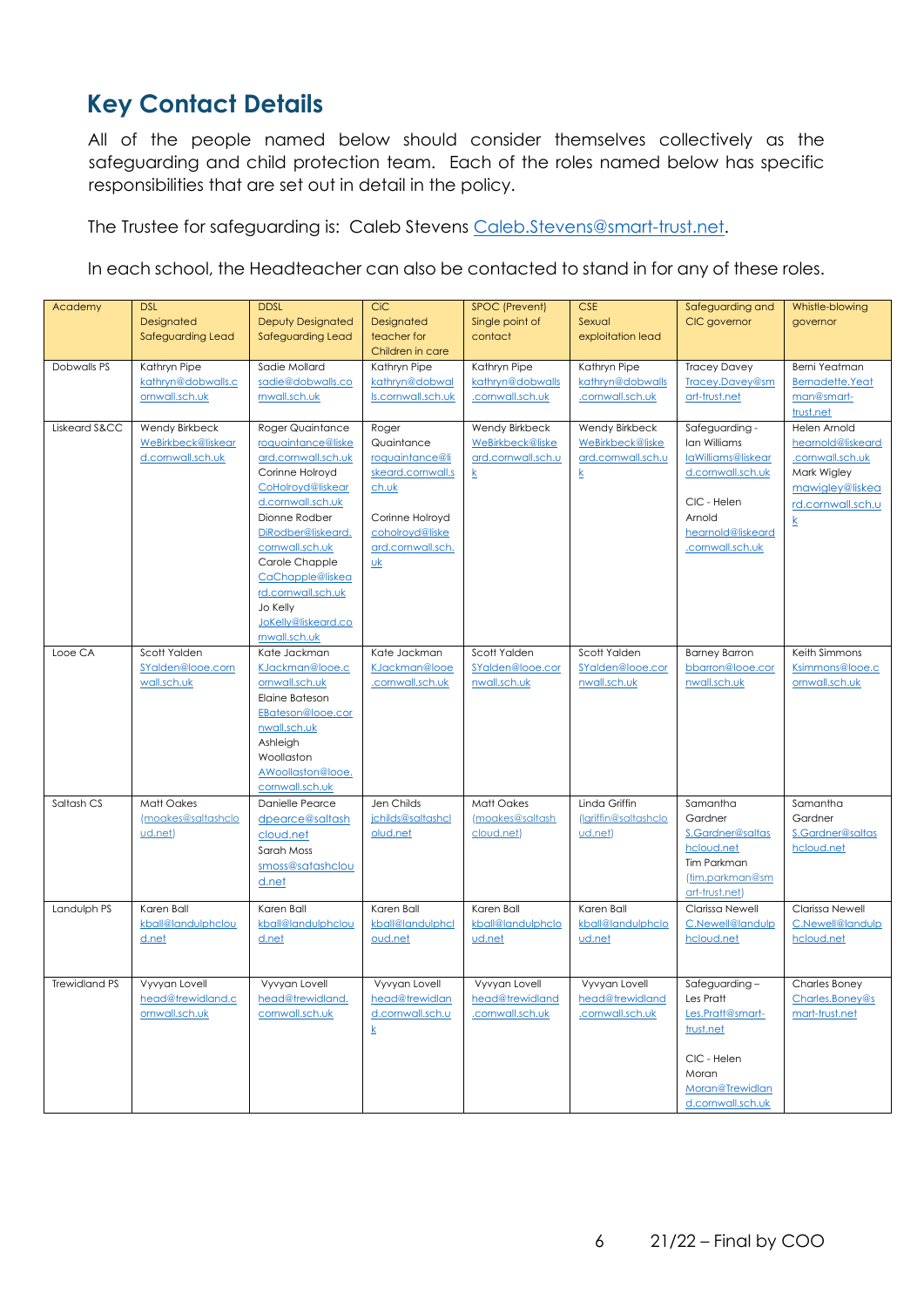#### **Cornwall Early Help Contact details**

- Telephone: 01872 322277
- Email: earlyhelphub@cornwall.gov.uk
- Website: [www.cornwall.gov.uk/earlyhelphub](http://www.cornwall.gov.uk/earlyhelphub)

#### **Multi Agency Referral Unit (MARU)**

- Telephone 0300 123 1116 if concerns are outside office hours contact 01208 251300
- Secure Email: [multiagencyreferralunit@cornwall.gcsx.gov.uk](mailto:multiagencyreferralunit@cornwall.gcsx.gov.uk)
- For students that are known to be from Plymouth, refer to Plymouth Gateway (01752 668000: option 1)

#### **Prevent Lead for Cornwall – Steve Rowell**

- Email: prevent@cornwall.gov.uk
- Secure E-mail : [Steve.Rowell@cornwall.gcsx.gov.uk](mailto:Steve.Rowell@cornwall.gcsx.gov.uk)

#### **Local Authority Designated Officer (LADO)**

• Telephone 01872 326536. Referrals should go to the MARU not directly to the LADO team.

#### **NSPCC Whistleblowing helpline**

• 0800 028 0285

## <span id="page-6-0"></span>**Introduction**

The purpose of this policy is to provide a secure framework for all staff in safeguarding and promoting the welfare of all pupils in SMART. Our safeguarding policy and other policies and procedures that impact on safeguarding are built around a child-centred, coordinated approach, always acting in the best interests of the child and with the underlying concept that **it could happen here**. For the purposes of this policy, 'children' relates to all those under the age of 18. When looking at the risks to a child's welfare, we will take in to account the wider context, including factors outside of school; this is known as contextualised safeguarding, which expands the objectives of child protection systems in recognition that young people are vulnerable to abuse in a range of social contexts.

**Safeguarding is everyone's responsibility** - ALL staff are responsible for applying this policy which is common to all schools in SMART because staff will often be working across different schools in SMART and it is therefore essential that we have a common policy framework so that we can ensure the highest standard of protection for children in our care.

This policy was initially co-developed and verified by representatives from all of the schools in SMART working together. The policy was then presented to the safeguarding leads in all of the governing committees under the guidance of the Safeguarding Trustee for final scrutiny before being presented to the Trust Board for adoption January 2018. It has now been updated in light of the revisions to Keeping Children Safe in Education in September 2019, 2020 and 2021, as well as other events, such as "Everyone's Invited" (April 2021).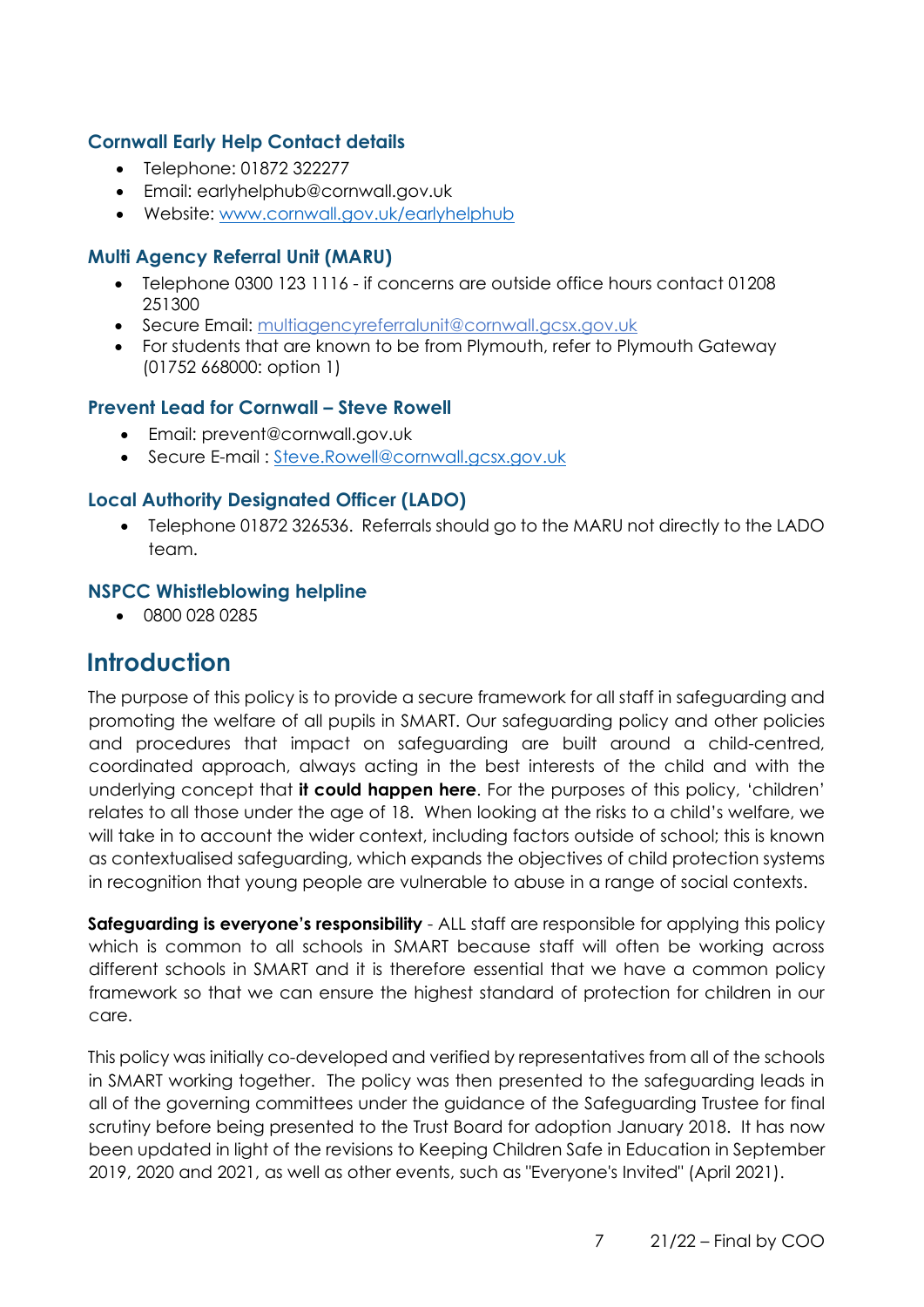We want to ensure that your needs are met. If you would like this information in audio type, in Braille, large print, any other format or interpreted in a language other than English please inform the Designated Safeguarding Lead.

#### <span id="page-7-0"></span>**Our responsibilities**

**Section 157 of the Education (Independent School Standards) Regulations 2014** places a duty for all schools in SMART to have in place arrangements that reflect the importance of safeguarding and promoting the welfare of children. We give effect to our duty to safeguard and promote the welfare of our pupils under the Education Act 2002 and, where appropriate, under the Children Act 1989 by:

- creating and maintaining a safe learning environment for children and young people.
- identifying where there are child welfare concerns and taking prompt action to address them, in partnership with other organisations where appropriate.

This policy develops procedures and good practice within our schools, to ensure that there is an understanding of the duty to safeguard and promote the welfare of all children and young people including those who are vulnerable. We endeavour to provide a safe and welcoming environment where children and young people are respected and feel valued. It provides evidence of how this will be implemented within our schools and within multi-agency working arrangements.

This policy has been read by all staff and signed to the effect that they have read and understood it.

The policy will be accessible to all visitors to the school, parents and carers through a link on the school's website and a hard copy will be available in the secretary's office.

#### <span id="page-7-1"></span>**Purpose of this policy**

Our school recognises that the safety and welfare of children is paramount and that we have a responsibility to protect children in all of our schools' activities. We take all reasonable steps to ensure, through appropriate procedures and training, that all children, irrespective of sex, gender reassignment, age, disability, race, religion or belief, sexual identity, pregnancy and maternity, marriage and civil partnership or social status, are protected from abuse.

#### **In terms of establishing the correct ethos and vigilance, this policy defines how we:**

- create a safe and welcoming environment where children can develop their skills and confidence recognising that safeguarding children is the responsibility of everyone, not just those who work directly with children.
- respond swiftly and appropriately to all complaints and concerns about poor practice or suspected or actual child abuse.
- ensure that any training or events are managed to the highest possible safety standards.
- share information about concerns with agencies who need to know, and involving parents and children appropriately.
- establishing positive, supportive, secure working practices that put children first.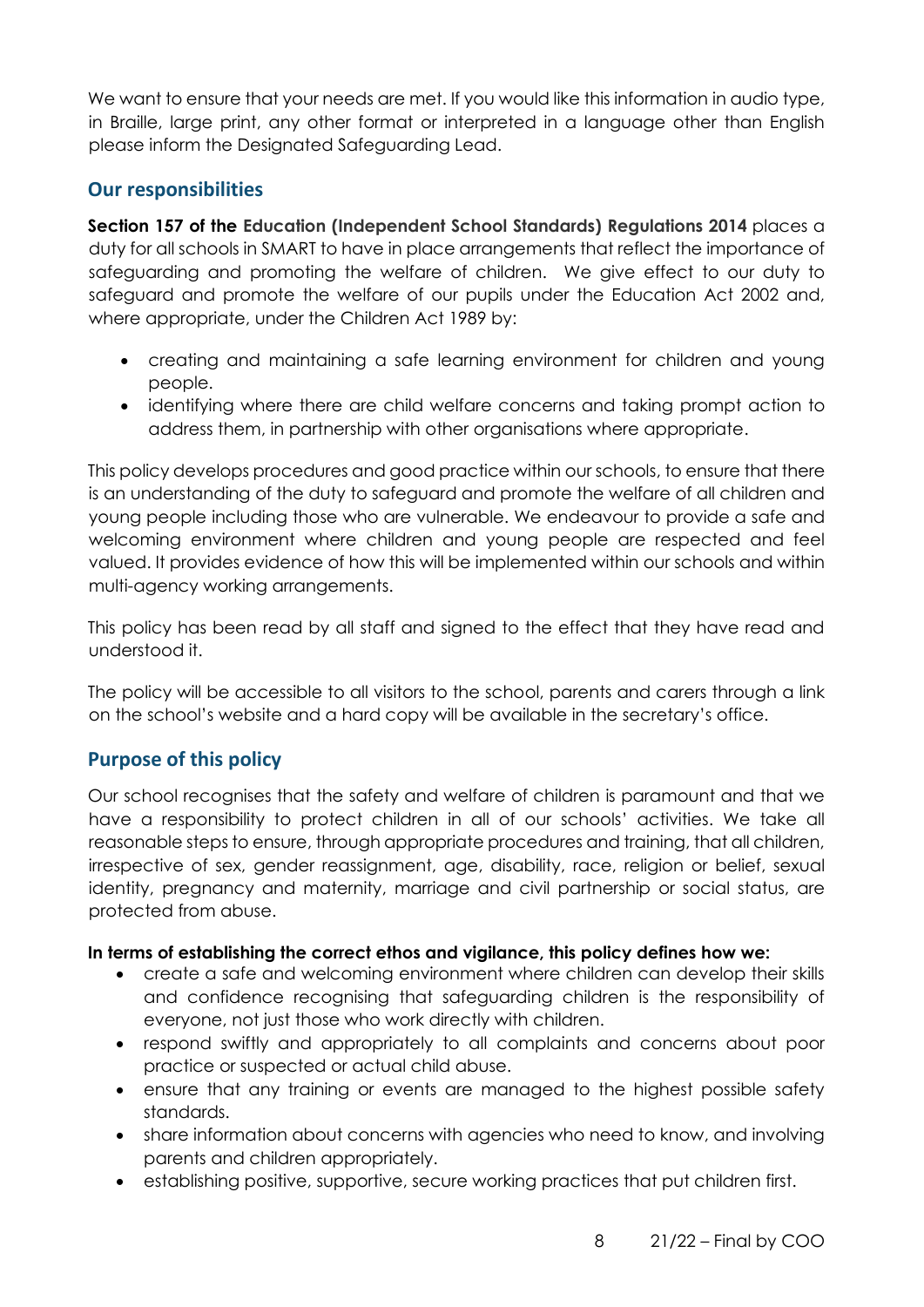- risk-assess any off-site activity, led by the school.
- follow procedures where concerns are raised or an allegation is made against a member of staff and that such procedures are robust to deal with any concern or allegation and that clear records of investigations and outcomes of concerns and allegations are held on staff files.

#### **In terms of building capacity and expertise in our staff we define how we seek to:**

- support and encourage other groups and organisations to implement similar policies.
- review ways of working to incorporate best practice, including this policy being regularly reviewed and updated to reflect current best practice and Government expectations.
- ensuring safer recruitment is followed in checking the suitability of all staff, including volunteers and supply staff, who work in every SMART school.
- ensure we have a DSL and a Deputy who have received appropriate training and support for their role (see training section).
- develop effective links with relevant agencies and co-operate as required with their enquiries regarding child protection matters including attendance at case conferences, if appropriate.

#### **In terms of building systems to allow regular and reliable monitoring and reporting:**

- ensuring that all staff implement procedures for identifying and reporting cases, or suspected cases of abuse and regularly reviews them.
- supporting children and young people in accordance with his/her agreed child protection plan.
- we will follow the procedures set out by the "3 safeguarding partner" arrangement and take account of all guidance issued by the DfE, OfSTED and other significant bodies.
- keep written, dated and signed records of concerns about "vulnerable" children including chronologies, even where there is no need to refer the matter immediately. This includes the use of any screening tool that aids identification of Child Sexual Exploitation (CSE), Child Criminal Exploitation (CCE), Radicalisation, Female Genital Mutilation (FGM), on-line use or other such issues and that such records are securely placed.

#### <span id="page-8-0"></span>**Terminology**

- **Child** includes everyone under the age of 18 years.
- **All staff** refers to all those staff working for or on behalf of the school, full time or part time, permanent or temporary, in either a paid or voluntary capacity, including supply staff.
- **Parent**  refers to birth parents and other adults in a parenting role, for example step parents, foster carers, and adoptive parents, any other person(s) who have legal parental responsibility for a child.
- **Governing Committee**  refers to all forms of governance within the school and multi academy trust.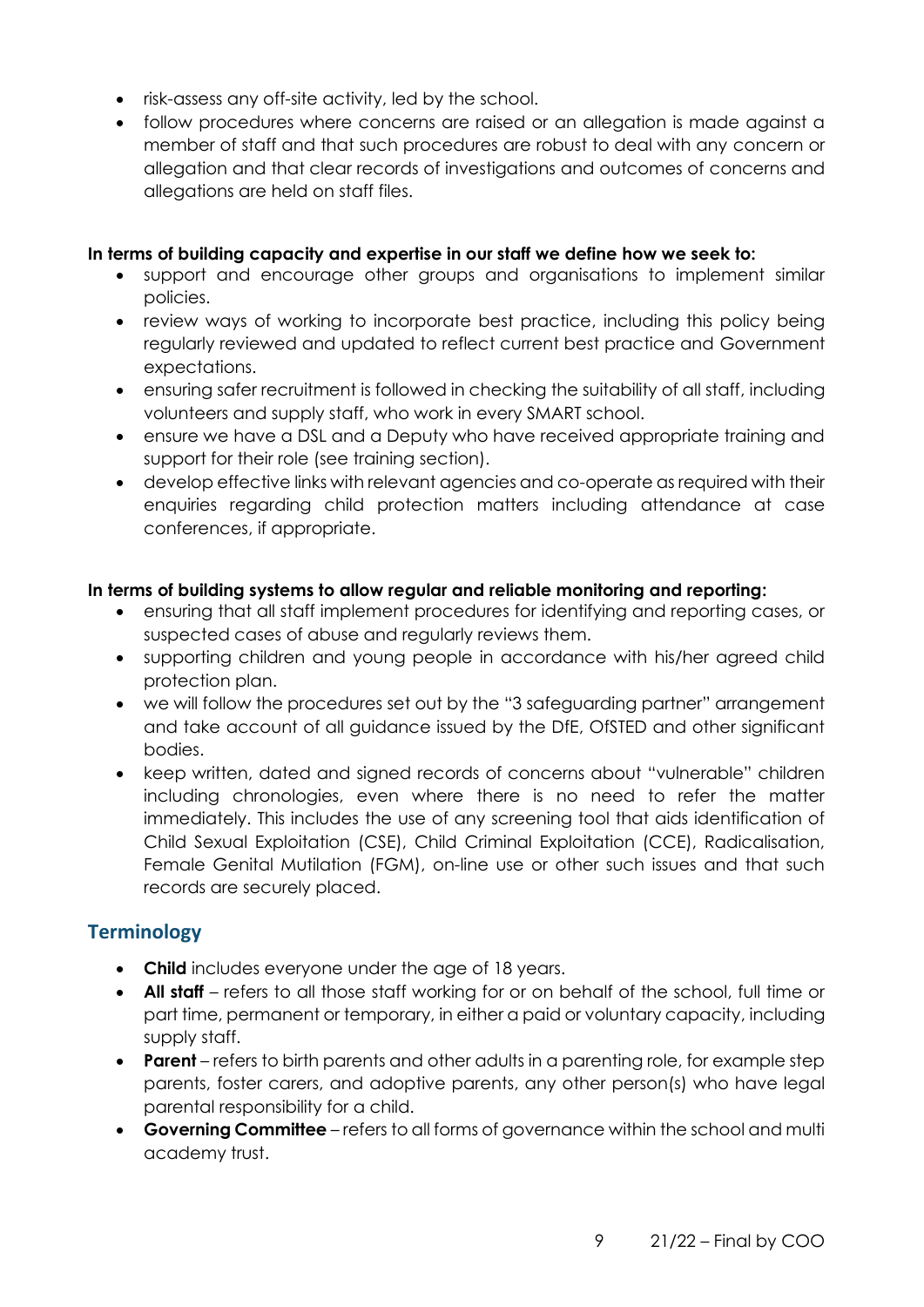- **Safeguarding** and promoting the welfare of children refers to the process of protecting children from maltreatment, preventing the impairment of health or development, including mental health, ensuring that children grow up in circumstances consistent with the provision of safe and effective care and taking action to enable all children to have the best outcomes.
- **Child protection** refers to the processes undertaken to protect children who have been identified as suffering, or being at risk of suffering significant harm.

#### <span id="page-9-0"></span>**Acronyms used in this policy**

- DSL Designated Safeguarding Lead
- DDSL Deputy Designated Safeguarding Lead
- MARU Multi Agency Referral Unit
- CSE Child Sexual Exploitation
- CCE Child Criminal Exploitation
- FGM Female Genital Mutilation
- KCSIE Keeping Children Safe in Education
- "3 safeguarding partner" arrangement Local Authority, NHS commissioning group, local police
- OSCP Our Safeguarding Children Partnership
- LADO Local Authority Desianated Officer
- MARU Multi-Agency Referral Unit
- PVE Preventing Violent Extremism
- CME Children Missing Education

#### <span id="page-9-1"></span>**Key Documents**

This is an overarching policy and should be read in conjunction with the following documents:

'Working Together to Safeguard Children' (2018), which is statutory guidance to be read and followed by all those providing services for children and families, including those in education. The guidance is available via the following link:

[https://assets.publishing.service.gov.uk/government/uploads/system/uploads/attachme](https://assets.publishing.service.gov.uk/government/uploads/system/uploads/attachment_data/file/729914/Working_Together_to_Safeguard_Children-2018.pdf) [nt\\_data/file/729914/Working\\_Together\\_to\\_Safeguard\\_Children-2018.pdf](https://assets.publishing.service.gov.uk/government/uploads/system/uploads/attachment_data/file/729914/Working_Together_to_Safeguard_Children-2018.pdf)

"Our Safeguarding Children Partnership" Working Together guidance is available via the following link:

https://ciossafeguarding.org.uk/gssets/1/2019\_06\_06\_safeguarding\_children\_partnership\_ [final.pdf](https://ciossafeguarding.org.uk/assets/1/2019_06_06_safeguarding_children_partnership_final.pdf)

"Keeping Children Safe in Education" (Sept 2021), which is the statutory guidance for Schools and Colleges. The guidance is available via the following link:

[https://assets.publishing.service.gov.uk/government/uploads/system/uploads/attachme](https://assets.publishing.service.gov.uk/government/uploads/system/uploads/attachment_data/file/999348/Keeping_children_safe_in_education_2021.pdf) [nt\\_data/file/999348/Keeping\\_children\\_safe\\_in\\_education\\_2021.pdf](https://assets.publishing.service.gov.uk/government/uploads/system/uploads/attachment_data/file/999348/Keeping_children_safe_in_education_2021.pdf)

'What to do if worried a child is being Abused: Advice for Practitioners', March 2015. The guidance is available via the following link: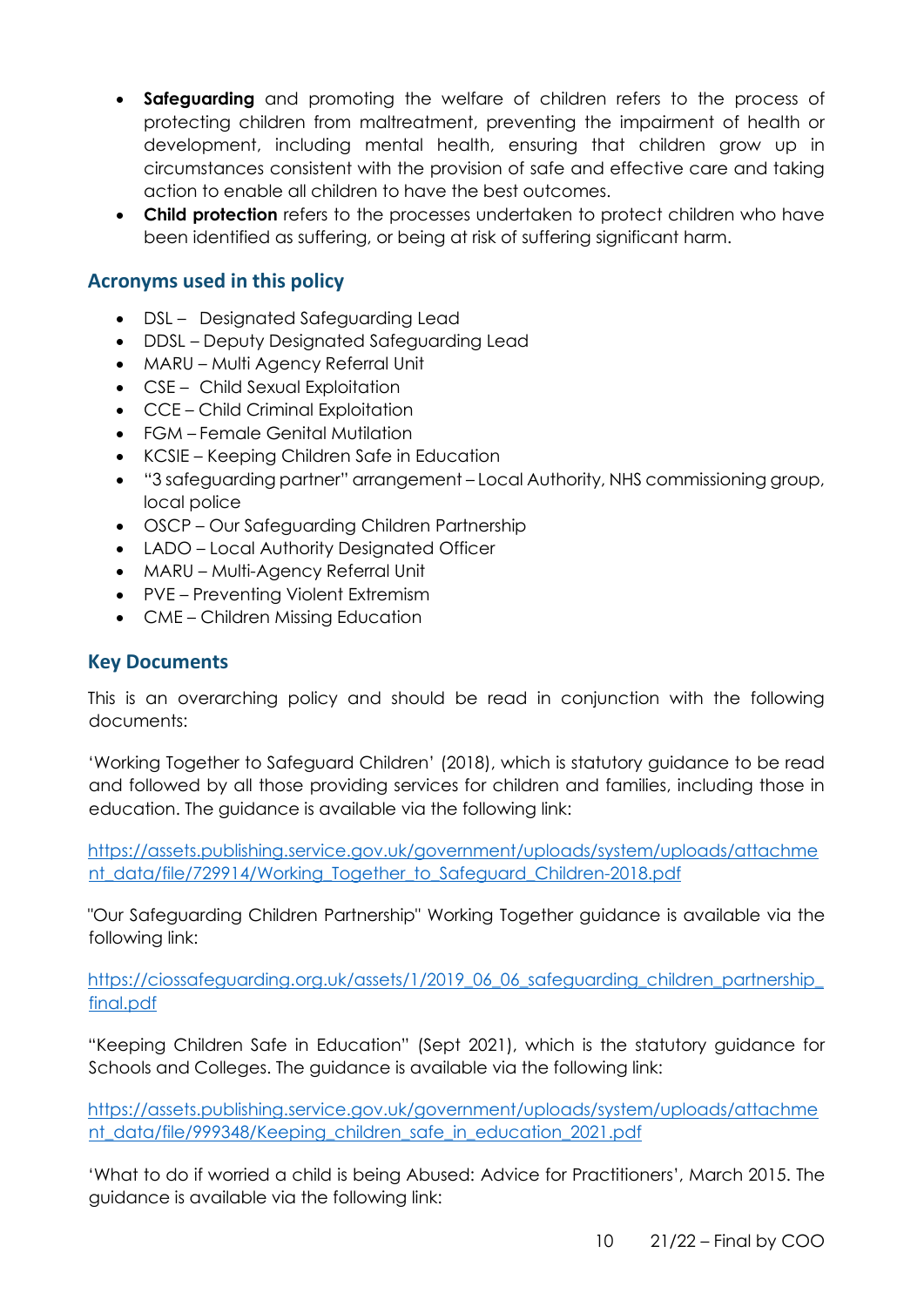[https://www.gov.uk/government/uploads/system/uploads/attachment\\_data/file/419604](https://www.gov.uk/government/uploads/system/uploads/attachment_data/file/419604/What_to_do_if_you_re_worried_a_child_is_being_abused.pdf) [/What\\_to\\_do\\_if\\_you\\_re\\_worried\\_a\\_child\\_is\\_being\\_abused.pdf](https://www.gov.uk/government/uploads/system/uploads/attachment_data/file/419604/What_to_do_if_you_re_worried_a_child_is_being_abused.pdf)

"Information Sharing: Advice for Practitioners providing Safeguarding Services to Children, Young People, Parents and Carers", July 2018. The guidance is available via the following link:

[https://assets.publishing.service.gov.uk/government/uploads/system/uploads/attachme](https://assets.publishing.service.gov.uk/government/uploads/system/uploads/attachment_data/file/721581/Information_sharing_advice_practitioners_safeguarding_services.pdf) [nt\\_data/file/721581/Information\\_sharing\\_advice\\_practitioners\\_safeguarding\\_services.pdf](https://assets.publishing.service.gov.uk/government/uploads/system/uploads/attachment_data/file/721581/Information_sharing_advice_practitioners_safeguarding_services.pdf)

"The Prevent Duty Departmental, advice for Schools and child care providers", June 2015. The guidance is available via the following link:

[https://www.gov.uk/government/publications/protecting-children-from-radicalisation](http://safercornwall.co.uk/preventing-crime/preventing-violent-extremism/)[the-prevent-duty](http://safercornwall.co.uk/preventing-crime/preventing-violent-extremism/)

"Multi agency Statutory Guidance on Female Genital Mutilation" (pages 61-63 focus on schools). The guidance is available via the following link:

[https://www.gov.uk/government/publications/multi-agency-statutory-guidance-on](https://www.gov.uk/government/publications/multi-agency-statutory-guidance-on-female-genital-mutilation)[female-genital-mutilation](https://www.gov.uk/government/publications/multi-agency-statutory-guidance-on-female-genital-mutilation)

"Children Missing Education – Statutory guidance for local authorities", September 2016. The guidance is available via the following link:

[https://www.gov.uk/government/uploads/system/uploads/attachment\\_data/file/550416](https://www.gov.uk/government/uploads/system/uploads/attachment_data/file/550416/Children_Missing_Education_-_statutory_guidance.pdf) [/Children\\_Missing\\_Education\\_-\\_statutory\\_guidance.pdf](https://www.gov.uk/government/uploads/system/uploads/attachment_data/file/550416/Children_Missing_Education_-_statutory_guidance.pdf)

"Multi agency Statutory Guidance for dealing with Forced Marriage June 2014". This guidance is available via the following link:

[https://www.gov.uk/government/uploads/system/uploads/attachment\\_data/file/322307](https://www.gov.uk/government/uploads/system/uploads/attachment_data/file/322307/HMG_MULTI_AGENCY_PRACTICE_GUIDELINES_v1_180614_FINAL.pdf) [/HMG\\_MULTI\\_AGENCY\\_PRACTICE\\_GUIDELINES\\_v1\\_180614\\_FINAL.pdf](https://www.gov.uk/government/uploads/system/uploads/attachment_data/file/322307/HMG_MULTI_AGENCY_PRACTICE_GUIDELINES_v1_180614_FINAL.pdf)

and further advice is available at:<https://www.gov.uk/guidance/forced-marriage>

Child Criminal Exploitation - further guidance is available via the following link:

[https://www.gov.uk/government/publications/criminal-exploitation-of-children-and](https://www.gov.uk/government/publications/criminal-exploitation-of-children-and-vulnerable-adults-county-lines/criminal-exploitation-of-children-and-vulnerable-adults-county-lines#what-is-child-criminal-exploitation)[vulnerable-adults-county-lines/criminal-exploitation-of-children-and-vulnerable-adults](https://www.gov.uk/government/publications/criminal-exploitation-of-children-and-vulnerable-adults-county-lines/criminal-exploitation-of-children-and-vulnerable-adults-county-lines#what-is-child-criminal-exploitation)[county-lines#what-is-child-criminal-exploitation](https://www.gov.uk/government/publications/criminal-exploitation-of-children-and-vulnerable-adults-county-lines/criminal-exploitation-of-children-and-vulnerable-adults-county-lines#what-is-child-criminal-exploitation)

Child Sexual Exploitation – further guidance is available via the following link:

<https://ciossafeguarding.org.uk/scp/p/professionals/tackling-child-exploitation>

"Child Sexual Exploitation Definition and a Guide for Practitioners", DfE February 2017:

[https://www.gov.uk/government/uploads/system/uploads/attachment\\_data/file/591903](https://www.gov.uk/government/uploads/system/uploads/attachment_data/file/591903/CSE_Guidance_Core_Document_13.02.2017.pdf) [/CSE\\_Guidance\\_Core\\_Document\\_13.02.2017.pdf](https://www.gov.uk/government/uploads/system/uploads/attachment_data/file/591903/CSE_Guidance_Core_Document_13.02.2017.pdf)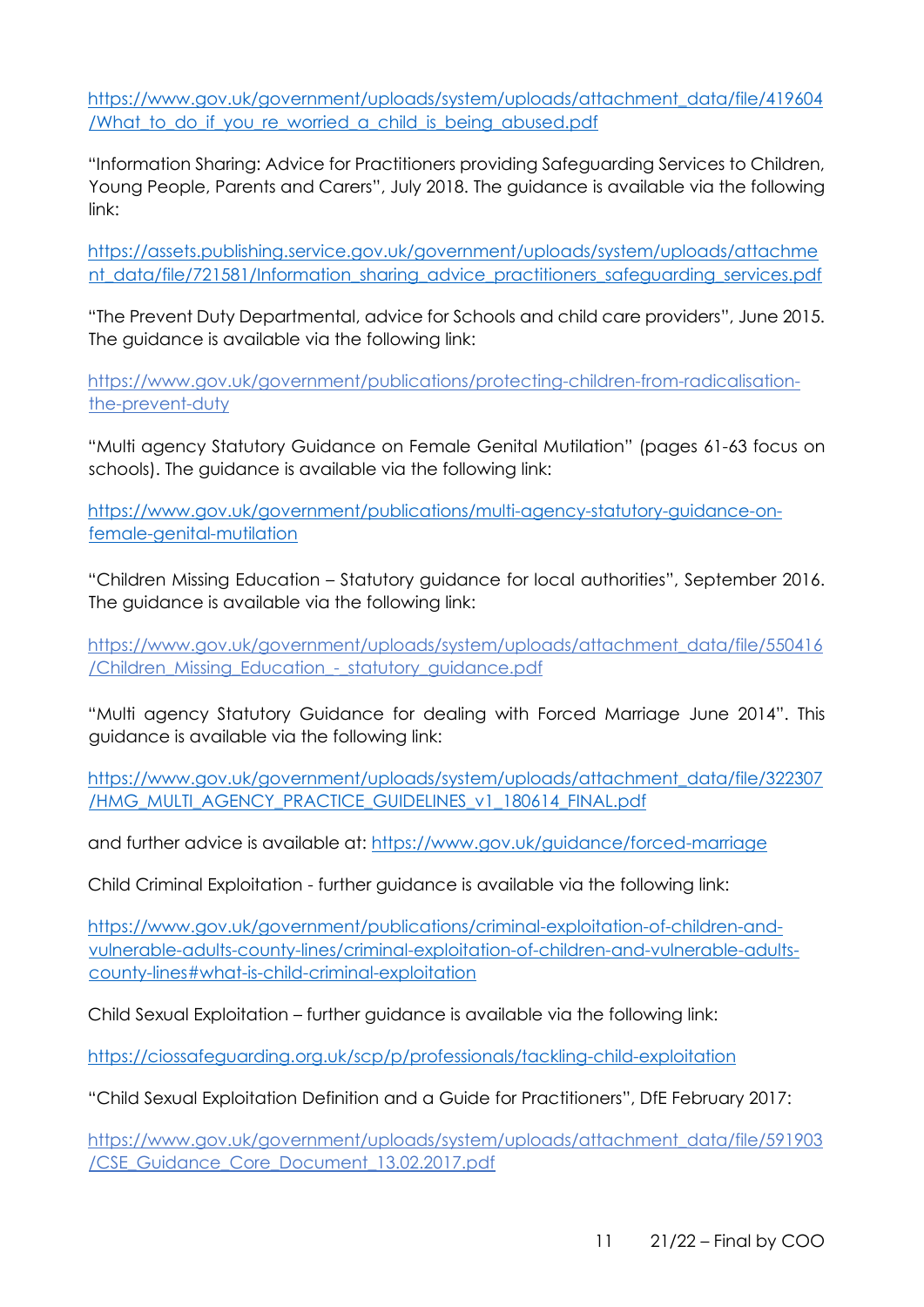"Guidance for Safer Working Practice for those working with Children and Young People in Education settings", May 2019. This guidance is available via the following link:

#### [https://c-cluster-110.uploads.documents.cimpress.io/v1/uploads/13ecce28-e8f2-49e9-](https://c-cluster-110.uploads.documents.cimpress.io/v1/uploads/13ecce28-e8f2-49e9-83c6-c29337cd8071~110/original?tenant=vbu-digital) [83c6-c29337cd8071~110/original?tenant=vbu-digital](https://c-cluster-110.uploads.documents.cimpress.io/v1/uploads/13ecce28-e8f2-49e9-83c6-c29337cd8071~110/original?tenant=vbu-digital)

UKCIS guidance sharing nudes and semi-nudes (also known as sexting or youth produced sexual imagery). This guidance is available via the following link:

[https://www.gov.uk/government/publications/sharing-nudes-and-semi-nudes-advice](https://www.gov.uk/government/publications/sharing-nudes-and-semi-nudes-advice-for-education-settings-working-with-children-and-young-people)[for-education-settings-working-with-children-and-young-people](https://www.gov.uk/government/publications/sharing-nudes-and-semi-nudes-advice-for-education-settings-working-with-children-and-young-people)

"Mental health and behaviour in schools", DfE November 2018:

[https://assets.publishing.service.gov.uk/government/uploads/system/uploads/attachme](https://assets.publishing.service.gov.uk/government/uploads/system/uploads/attachment_data/file/755135/Mental_health_and_behaviour_in_schools__.pdf) nt data/file/755135/Mental health and behaviour in schools .pdf

Additional information has been included from Somerset County Council Exemplar Safeguarding Policy (September 2016) and Derbyshire County Council Exemplar Safeguarding Policy (October 2016).

#### **Furthermore, we will follow the procedures set out by:**

The South West Child Protection Procedures:<https://www.proceduresonline.com/swcpp/> and, for Cornwall and the Isles of Scilly, this safeguarding partnership is known as "Our Safeguarding Children Partnership" (OSCP): [https://www.proceduresonline.com/swcpp/cornwall\\_scilly/index.html#](https://www.proceduresonline.com/swcpp/cornwall_scilly/index.html)

In accordance with the above procedures, each school carries out an annual audit of its safeguarding provision (S157 Safeguarding Audit, requirement of the Education Act 2002 & 2006) and sends a copy to the Local Authority from which a report will be submitted to Our Safeguarding Children Partnership.

#### **This policy should also be read in conjunction with the following policies linked to safeguarding within the school which can include:**

| Anti-bullying                  | E-safety/online             | Health, Safety and                 |
|--------------------------------|-----------------------------|------------------------------------|
| Acceptable user (for staff)    | <b>Visitors</b>             | Wellbeing                          |
| <b>Behaviour Management</b>    | <b>Confidentiality</b>      | Intimate care                      |
| Whistleblowing                 | <b>Radicalisation</b>       | <b>Safer Recruitment</b>           |
| <b>Physical Interventions</b>  | <b>First Aid (including</b> | <b>Relationships, Sex and</b>      |
| Staff code of conduct          | management of medical       | <b>Health Education</b>            |
| <b>Staff discipline policy</b> | conditions)                 | <b>Public Sector Equality Duty</b> |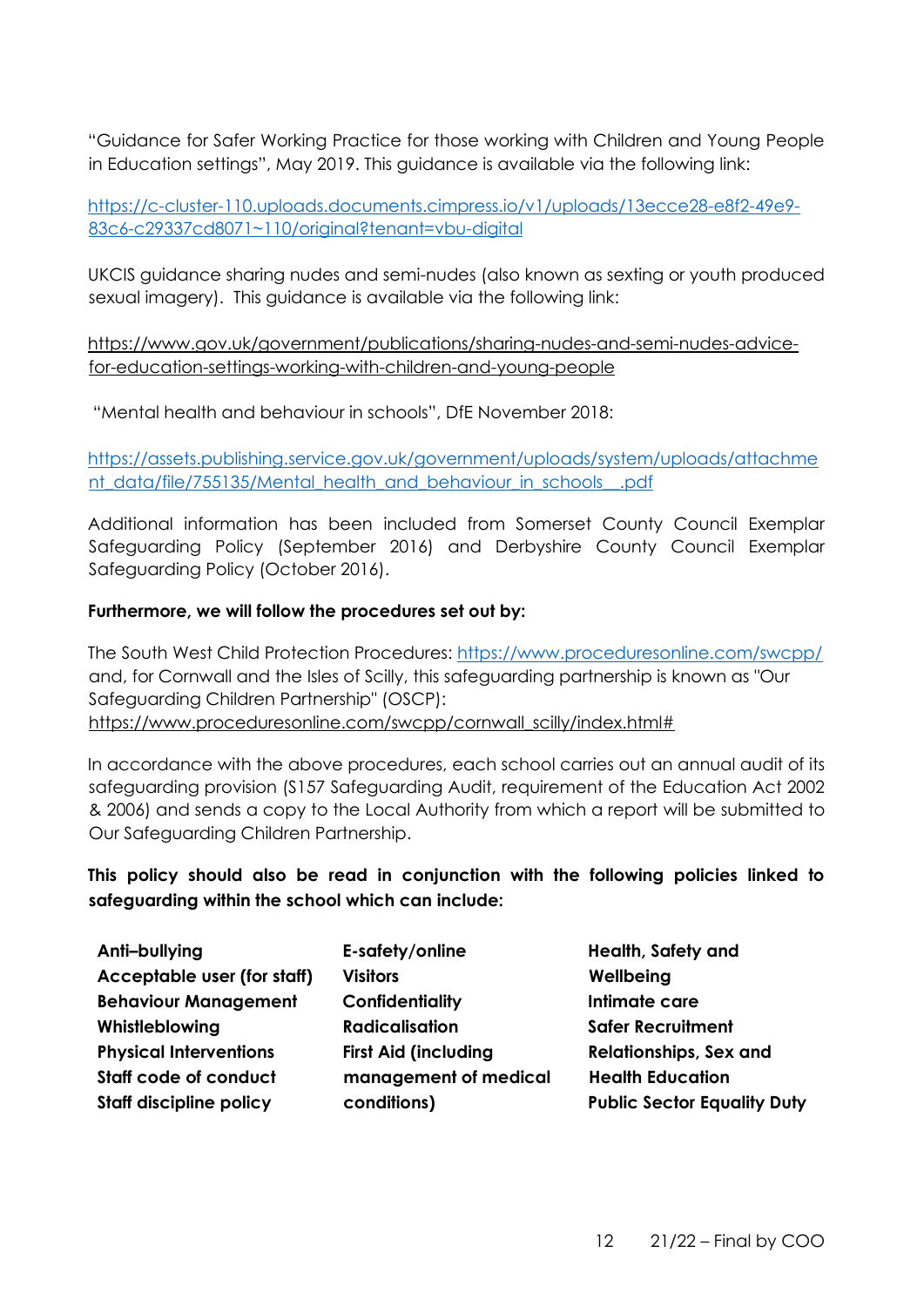## <span id="page-12-0"></span>**Reporting concerns**

#### <span id="page-12-1"></span>**General Principles**

In the first instance if a member of staff has a concern about a child they should report this immediately to the DSL (unless it is a concern relating to a member of staff, including supply staff or volunteers, which must go only to the Headteacher).

The DSL may well have information that others members of staff do not know about a child and their family. Staff should be told on a 'need to know basis' (see confidentiality Section 7).

However insignificant you think your concern might be pass it on to your DSL. It may only be a small bit of information but it helps to form a bigger picture.

If the DSL is not available, then speak to the Deputy DSL.

It is the DSL's responsibility, seeking guidance as necessary, to advise on response to safeguarding concerns. This could result in pastoral support, early help or a referral to statutory services.

At all times, it is the intention of this policy to enable staff to act in the **child's best interest** and, wherever possible to listen to and take account of their wishes and feelings. It is never in the child's best interest, however, to not keep relevant safeguarding staff fully informed, so you cannot promise a child that you will keep information to yourself.

Please note that allegations of historical child abuse must go to the police.

All concerns must be followed up in writing; e.g. via the school's form or online system such as "My Concern".

As part of working together to safeguard children, staff are expected to support any follow-up action or statutory assessment by children's social care.

It is important to see the role of safeguarding in all aspects of the work of the MAT. The following diagram from the NSPCC illustrates some of the necessary ingredients of developing a safer culture.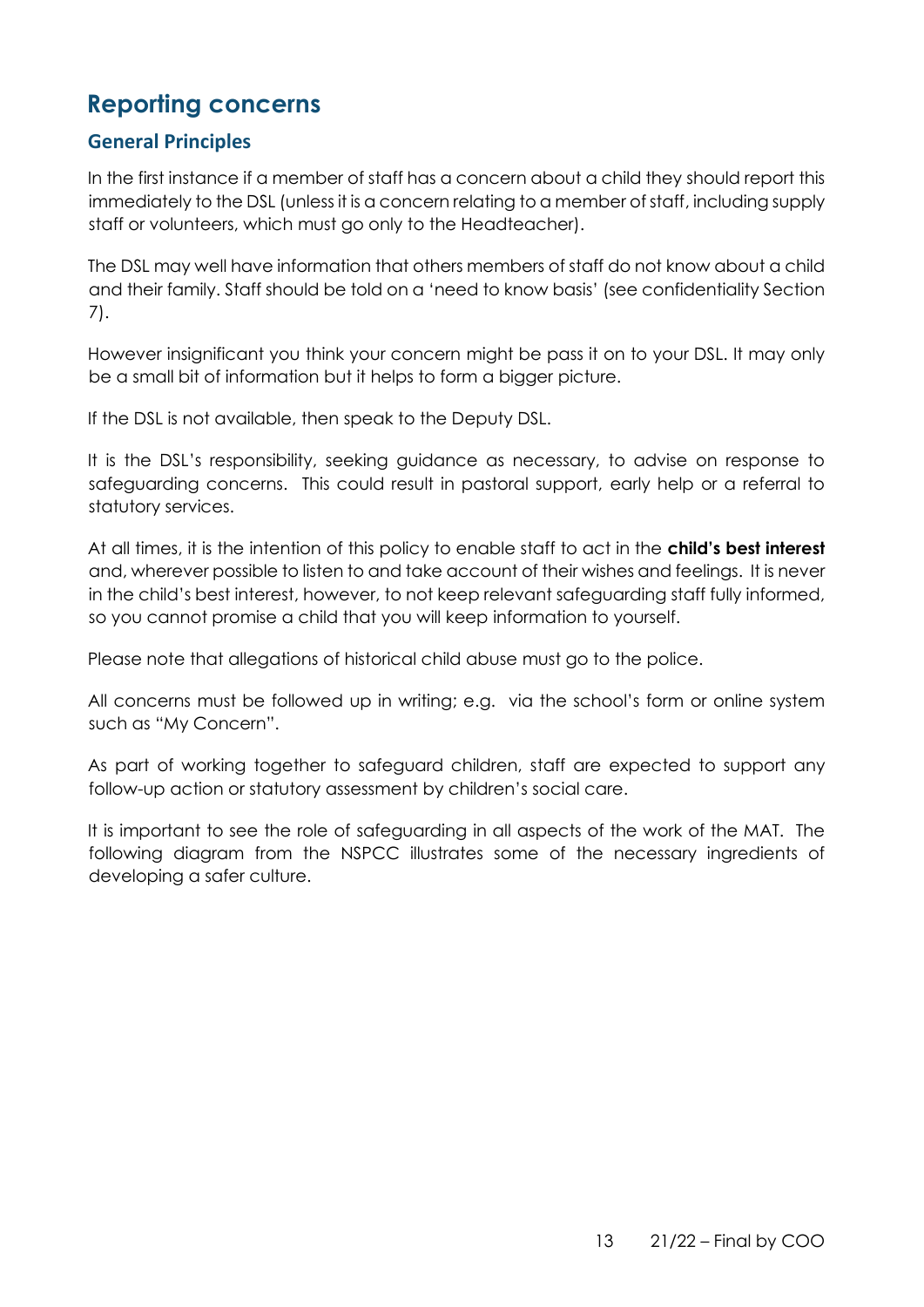

#### <span id="page-13-0"></span>**If the DSL/DDSL are not available**

See if there is a member of the leadership team available, but if there is an immediate concern about a child or their family **any member of staff** can phone the MARU for advice and guidance if the DSL/DDSL are not available.

If the member of the leadership team is unsure, they can contact MARU for advice and guidance.

#### <span id="page-13-1"></span>**Contacting MARU (for advice or when making a referral)**

Ensure that you have as much factual information about the child as possible when you phone include:

- full name.
- $\bullet$  D.O.B.
- address.
- family composition details (including names of parent(s) and siblings).
- any key professionals working with the school, the child or the family.
- factual information about the concerns you have.

#### <span id="page-13-2"></span>**Making a referral in writing**

You will need to back any phone call up in writing by completing the multi-agency referral form. The form and guidance are available from the OSCP website:

<https://ciossafeguarding.org.uk/scp/p/worried-about-a-child>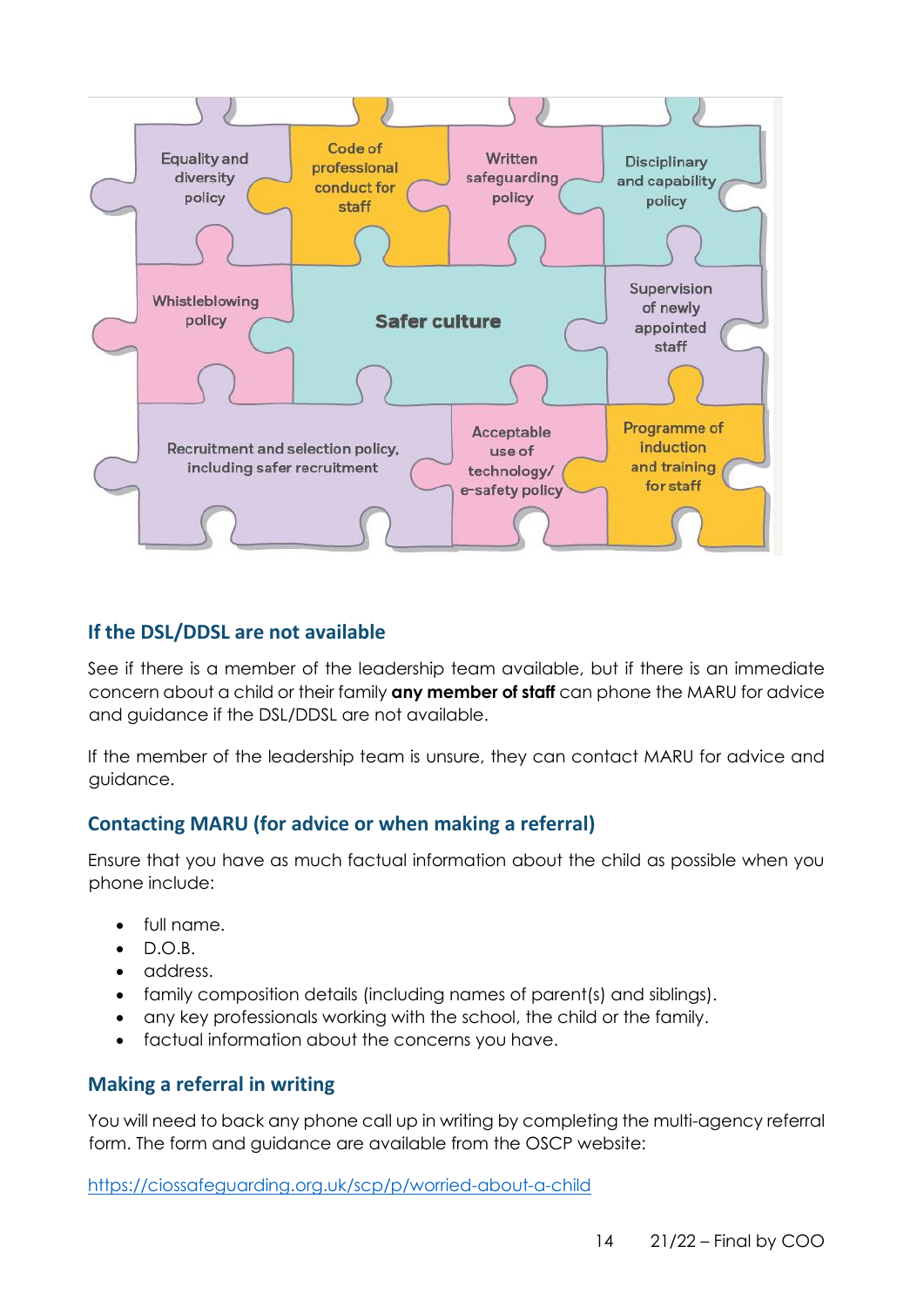You must then send it in by secure email which is clearly highlighted on the referral form:

<https://ciossafeguarding.org.uk/scp/p/our-policies-and-procedures/referral-forms>

You must also still inform the DSL and follow up in writing - please see the key contacts page for contact details at each school.

#### <span id="page-14-0"></span>**Action by MARU**

The MARU will action the referral within one day and acknowledge receipt to referrer; if this is not forthcoming the referrer must follow up. Use the local escalation procedure if your concern is not addressed and the child's situation not improving or is deteriorating.

#### <span id="page-14-1"></span>**Recording**

All concerns, discussions and decisions must be recorded in writing.

#### <span id="page-14-2"></span>**Informing Parents**

Schools should ensure they have spoken to the family about their concerns and proposed actions unless to do so would place the child at risk or when in exceptional circumstances; the decision not to inform parents/carers must be justified and the details recorded. If a child makes a disclosure or presents with an injury, it is imperative that advice is sought immediately prior to the child returning home and as soon as the school become aware of this. If you are uncertain as your specific role in this, contact the DSL.

#### <span id="page-14-3"></span>**Resolution of Professional Differences**

In the event that the school disagree with the actions or decisions of another agency we will consider using the Resolution of Professional Differences policy (previously referred to as the "escalation policy"). The policy is available via the following link:

[https://ciossafeguarding.org.uk/assets/1/resolving-professional-differences-and](https://ciossafeguarding.org.uk/assets/1/resolving-professional-differences-and-flowchart.pdf)[flowchart.pdf](https://ciossafeguarding.org.uk/assets/1/resolving-professional-differences-and-flowchart.pdf)

#### <span id="page-14-4"></span>**If the Child/Family are already known to Social Care**

When a member of staff, parent, practitioner, or another person has concerns for a child, and if the school are aware that the case is already open to social care then they should contact the allocated worker. If they do not know the name of the worker, they can contact MARU who will provide contact details of the worker and/or their manager.

#### <span id="page-14-5"></span>**Early Help**

There are situations which may occur in a family's life where they may benefit from additional support that cannot be provided solely by universal services. These children are therefore much more vulnerable.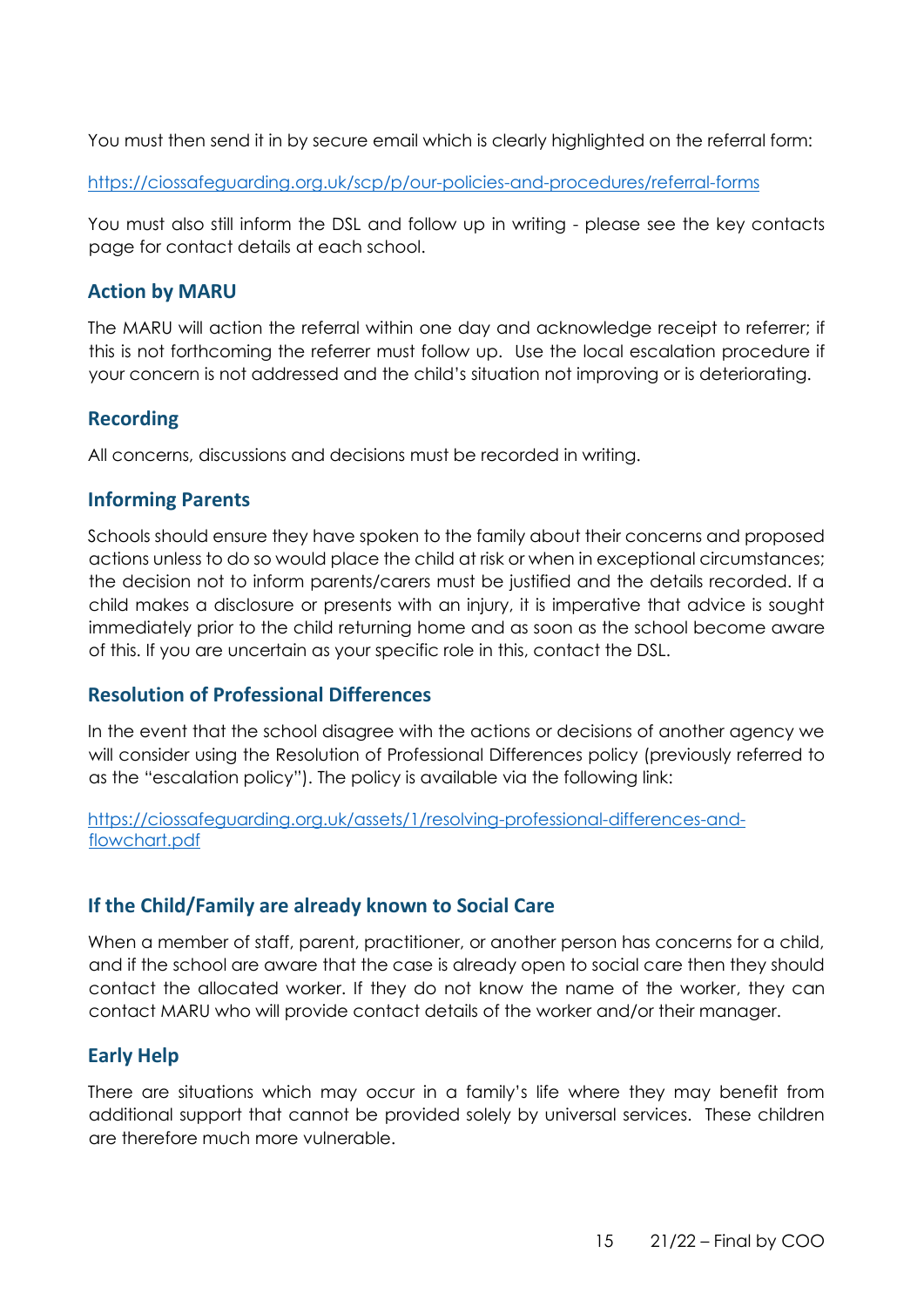We will ensure every child receives the right help at the right time to address risks and prevent issues escalating.

**Any** child may benefit from early help, but all school and college staff should be particularly alert to the potential need for early help for a child who:

- is disabled and has specific additional needs.
- has special educational needs (whether or not they have a statutory Education, Health and Care Plan).
- is a young carer.
- is showing signs of engaging in anti-social or criminal behaviour, including gang involvement and association with organised crime groups.
- is frequently missing from education/goes missing from care or from home.
- is at risk of modern slavery, trafficking or exploitation.
- is in a family circumstance presenting challenges for the child, such as substance abuse, adult mental health, domestic violence.
- is misusing drugs or alcohol themselves.
- is showing early signs of abuse and/or neglect.
- is showing signs of displaying behaviour or views that are considered to be extreme or is at risk of being radicalised or exploited.
- has returned home to their family from care.
- is a privately fostered child.

Within Cornwall the Early Help Hub is the first point of contact when considering additional support for children and their families:

- support is provided: from pre-birth to the age of 18 (or 25 when the young person has additional needs) when the child, young person or family has needs that are not met solely by universal services.
- it is single point of access for professionals, families and young people to access Early Help Services in Cornwall.
- the triage team decides which Early Help service best meets the needs identified in the request for help. It is then allocated to the appropriate service within 48 hrs.

In the first instance a discussion should take place with the DSL and a record kept of this discussion. If further advice is needed or the school wishes to make a referral, then they would contact the Early Help Hub.

Through this process the school will identify who their vulnerable children are, ensuring **ALL** Staff and Governors know the processes to secure advice, help and support where needed.

Additional guidance can also be accessed by using the OSCP multi agency threshold document. This guidance is available via the following link:

[https://ciossafeguarding.org.uk/assets/1/cios\\_scp\\_threshold\\_guidance\\_july\\_2018\\_-](https://ciossafeguarding.org.uk/assets/1/cios_scp_threshold_guidance_july_2018_-_revised_15_08_18.pdf) [\\_revised\\_15\\_08\\_18.pdf](https://ciossafeguarding.org.uk/assets/1/cios_scp_threshold_guidance_july_2018_-_revised_15_08_18.pdf)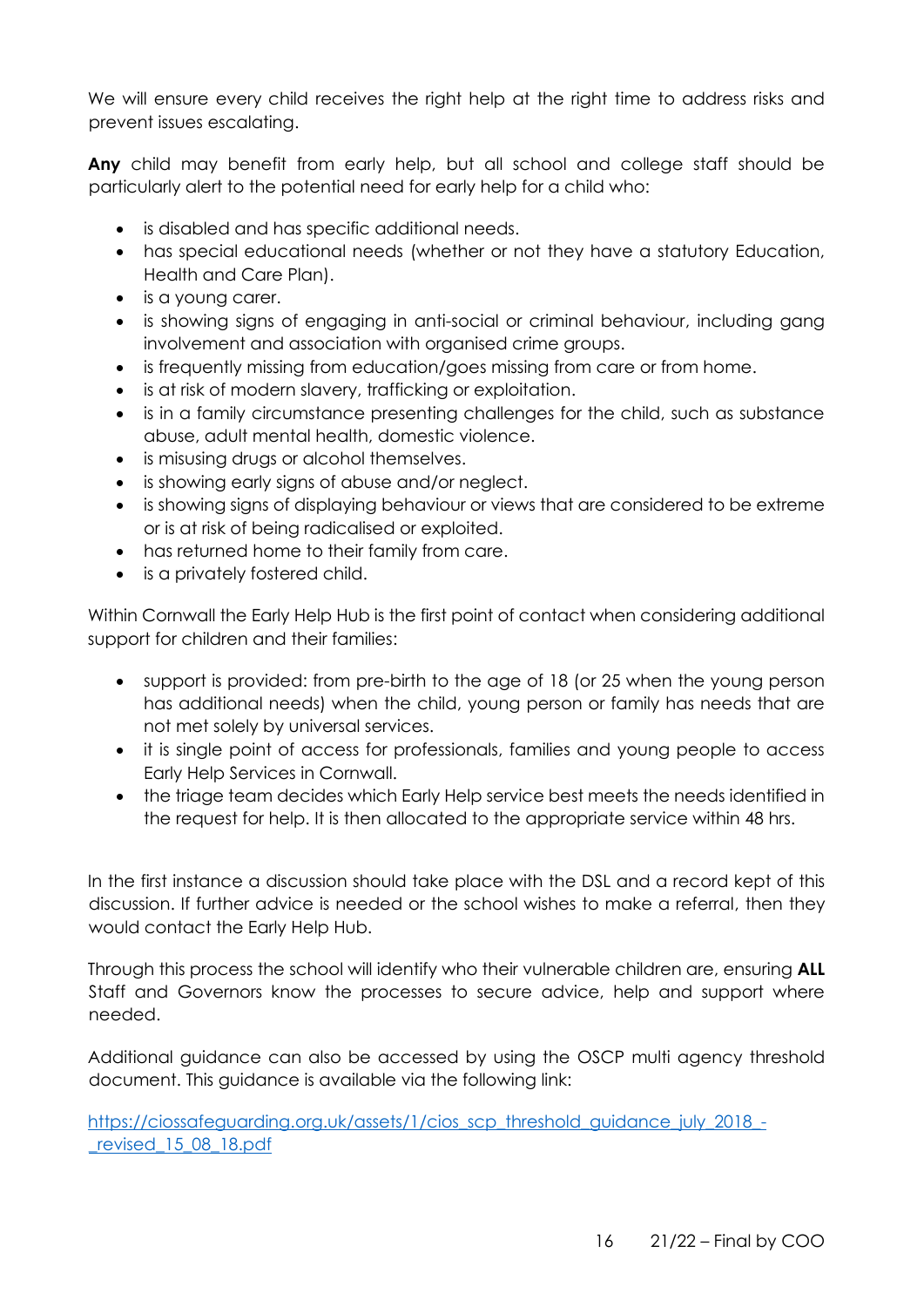## <span id="page-16-0"></span>**Child Abuse**

There are four types of child abuse as defined in 'Working Together to Safeguard Children' (2018). Bullying and forms of bullying including prejudice based and cyber bullying can also be characterised as abusive and may include at least one, if not two, three or all four, of the defined categories of abuse shown below **[refer to School Anti-Bullying Policy].**

#### <span id="page-16-1"></span>**Physical Abuse**

May involve hitting, shaking, throwing, poisoning, burning/scalding, drowning, suffocating, or otherwise causing physical harm to a child. Physical harm may also be caused when a parent or carer fabricates the symptoms of, or deliberately induces, illness in a child.

#### <span id="page-16-2"></span>**Emotional Abuse**

Is the persistent emotional maltreatment of a child such as to cause severe and persistent adverse effects on the child's emotional development. It may involve conveying to children that they are worthless or unloved, inadequate, or valued only insofar as they meet the needs of another person. It may include not giving the child opportunities to express their views, deliberately silencing them or 'making fun' of what they say or how they communicate. It may feature age or developmentally inappropriate expectations being imposed on children. These may include interactions that are beyond the child's developmental capability, as well as overprotection and limitation of exploration and learning, or preventing the child participating in normal social interaction. It may involve seeing or hearing the ill-treatment of another. It may involve serious bullying (including cyber bullying), causing children frequently to feel frightened or in danger, or the exploitation or corruption of children. Some level of emotional abuse is involved in all types of maltreatment of a child, though it may occur alone.

#### <span id="page-16-3"></span>**Sexual Abuse**

Involves forcing or enticing a child or young person to take part in sexual activities, not necessarily involving a high level of violence, whether or not the child is aware of what is happening. The activities may involve physical contact or non-contact activities, such as involving children in looking at, or in the production of, sexual images, watching sexual activities, encouraging children to behave in sexually inappropriate ways, or grooming a child in preparation for abuse (including via the internet). Sexual abuse is perpetrated by adult males and women, and by other children; [Part five of KCSiE 2021](https://assets.publishing.service.gov.uk/government/uploads/system/uploads/attachment_data/file/999348/Keeping_children_safe_in_education_2021.pdf) contains specific guidance on sexual violence and sexual harassment between children in schools and further advice is available from:

[https://www.gov.uk/government/publications/sexual-violence-and-sexual-harassment](https://www.gov.uk/government/publications/sexual-violence-and-sexual-harassment-between-children-in-schools-and-colleges)[between-children-in-schools-and-colleges.](https://www.gov.uk/government/publications/sexual-violence-and-sexual-harassment-between-children-in-schools-and-colleges) Any action taken is under-pinned by the principle that sexual violence and sexual harassment is never acceptable and will not be tolerated.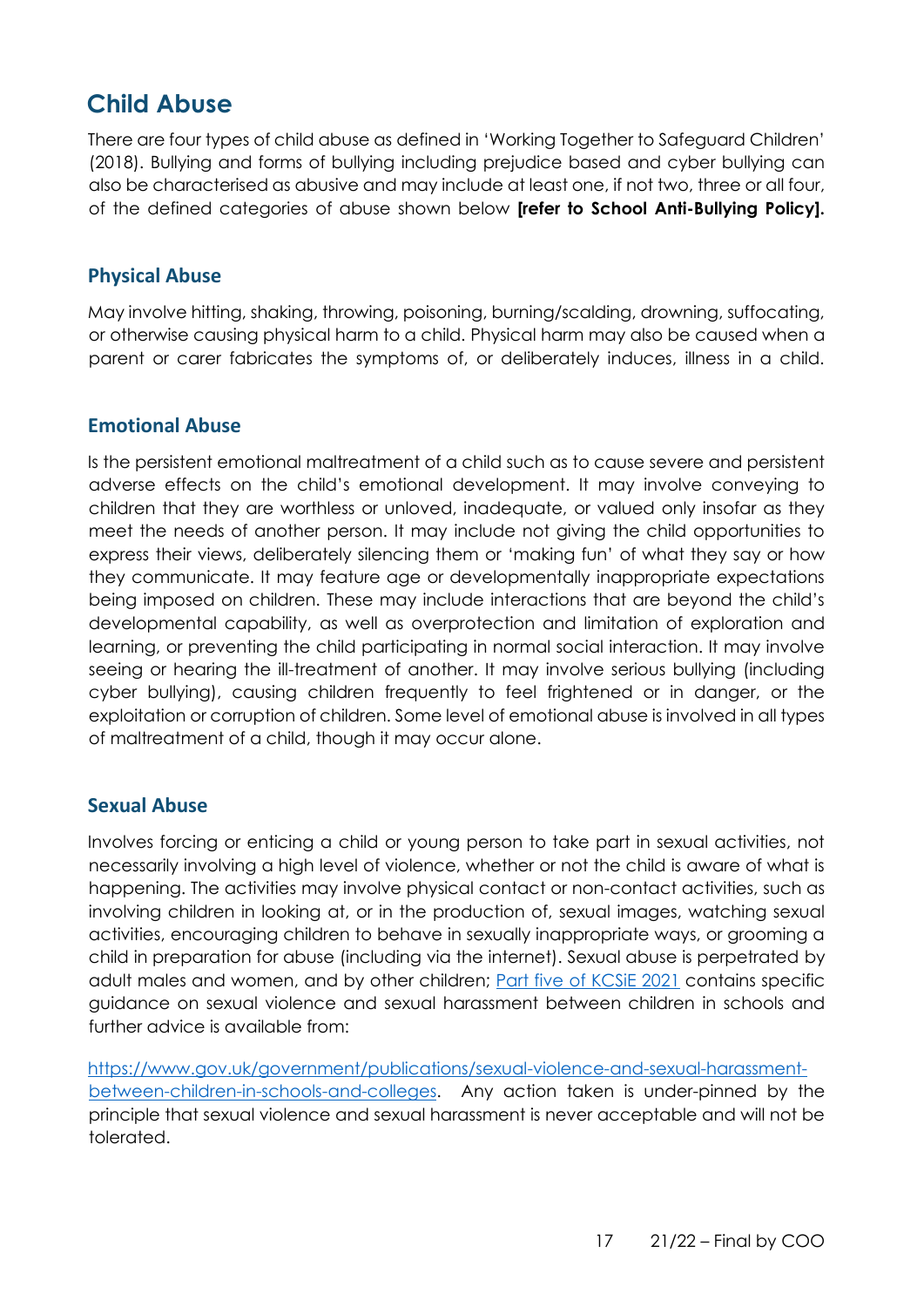#### <span id="page-17-0"></span>**Neglect**

Is the persistent failure to meet a child's basic physical and/or psychological needs, likely to result in the serious impairment of the child's health or development.

It may include a failure to:

- provide adequate food, clothing and shelter.
- protect a child from physical and emotional harm or danger.
- ensure adequate supervision (including the use of inadequate care-givers); or
- ensure access to appropriate medical care or treatment.
- it may also include neglect of, or unresponsiveness to a child's basic emotional needs.

If you are to refer a child or young person because of possible neglect, always check back to see if there have been any previous concerns. The Children Act 1989 talks about how the persistent neglect of very basic needs is likely to cause impairment in the child or young person's development.

Signs and Indicators which may assist in the identification of some forms of abuse can be found in KCSiE.

## <span id="page-17-1"></span>**Specific Safeguarding Issues**

There are specific issues that have become critical issues in safeguarding that schools will endeavour to ensure **ALL** their Staff and Governors are familiar with; having processes in place to identify, report, monitor and which are included within teaching:

- peer on peer and child on child abuse, including bullying, cyber bullying, [sexual](https://www.gov.uk/government/publications/sexual-violence-and-sexual-harassment-between-children-in-schools-and-colleges)  [violence and sexual harassment](https://www.gov.uk/government/publications/sexual-violence-and-sexual-harassment-between-children-in-schools-and-colleges) between children in schools.
- Child Criminal Exploitation (CCE), including county lines.
- Child Sexual Exploitation (CSE).
- domestic violence.
- drugs, alcohol and substance abuse.
- self-harm.
- fabricated or induced illness.
- faith abuse.
- so called honour-based abuse.
- Female Genital Mutilation (FGM).
- forced marriage.
- [gangs and youth violence](https://www.gov.uk/government/publications/advice-to-schools-and-colleges-on-gangs-and-youth-violence) (also referred to as serious violence or serious violent crime).
- gender based violence/violence against women and girls (VAWG).
- hate or prejudice based abuse.
- [mental health.](https://www.gov.uk/government/publications/mental-health-and-behaviour-in-schools--2)
- private fostering.
- preventing radicalisation.
- online abuse[/sharing nudes and semi-nudes](https://www.gov.uk/government/publications/sharing-nudes-and-semi-nudes-advice-for-education-settings-working-with-children-and-young-people) (also known as sexting or youth produced sexual imagery).
- teenage relationship abuse.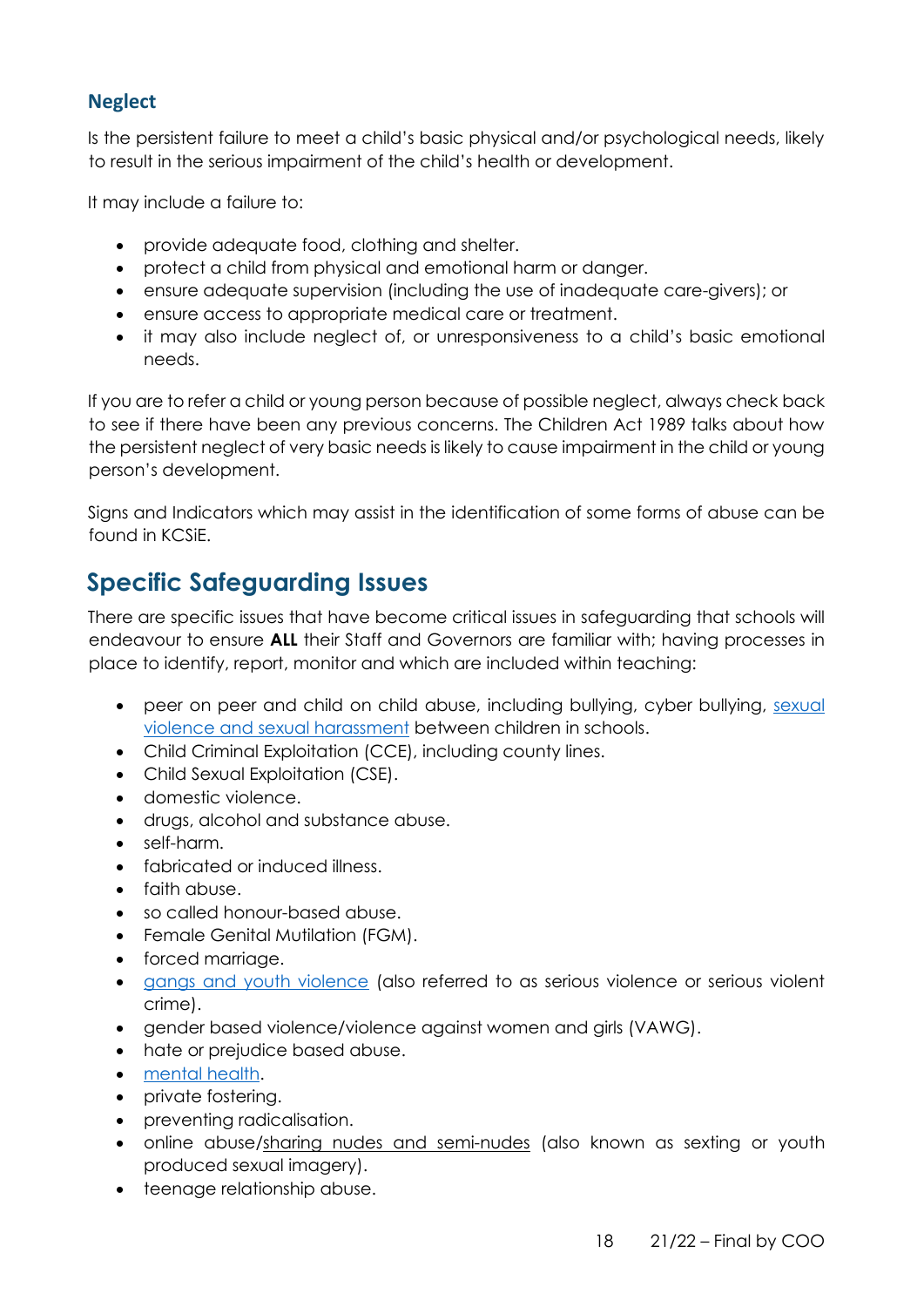- trafficking.
- missing children.
- children missing from education.
- child sexual abuse within the family.
- poor parenting, particularly in relation to babies and young children.
- And that children may be vulnerable to multiple harms.

Schools can access broad government guidance on the issues listed above via <https://www.gov.uk/childcare-parenting/preventing-neglect-abuse-and-exploitation> and local procedures and strategies are available through:

#### <https://ciossafeguarding.org.uk/scp>

Each School will incorporate signs of abuse and specific safeguarding issues into briefings, staff induction training, and ongoing development training to all Staff and Governors.

[Annex A of KCSIE \(2021\)](https://assets.publishing.service.gov.uk/government/uploads/system/uploads/attachment_data/file/999348/Keeping_children_safe_in_education_2021.pdf) provides more detail on the following:

#### <span id="page-18-0"></span>**Child Criminal Exploitation (CCE)**

CCE is where an individual or group takes advantage of an imbalance of power to coerce, control, manipulate or deceive a child into any criminal activity (a) in exchange for something the victim needs or wants, and/or (b) for the financial or other advantage of the perpetrator or facilitator and/or (c) through violence or the threat of violence.

The victim may have been criminally exploited even if the activity appears consensual. CCE does not always involve physical contact; it can also occur through the use of technology.

CCE can include children being forced to work in cannabis factories, being coerced into moving drugs or money across the country, forced to shoplift or pickpocket, or to threaten other young people.

The experiences of girls being criminally exploited can be very different to boys, and thus staff should be aware that the indicators can be very different for girls and boys and that both boys and girls being criminally exploited may be at higher risk of sexual exploitations.

#### <span id="page-18-1"></span>**Serious violence**

All staff should be aware of the indicators, which may signal children are at risk from, or are involved with serious violent crime. These may include increased absence from school, a change in friendships or relationships with older individuals or groups, a significant decline in performance, signs of self-harm or a significant change in wellbeing, or signs of assault or unexplained injuries. Unexplained gifts or new possessions could also indicate that children have been approached by, or are involved with, individuals associated with criminal networks or gangs and may be at risk of criminal exploitation.

All staff should be aware of the range of risk factors which increase the likelihood of involvement in serious violence, such as being male, having been frequently absent or permanently excluded from school, having experienced child maltreatment and having been involved in offending, such as theft or robbery.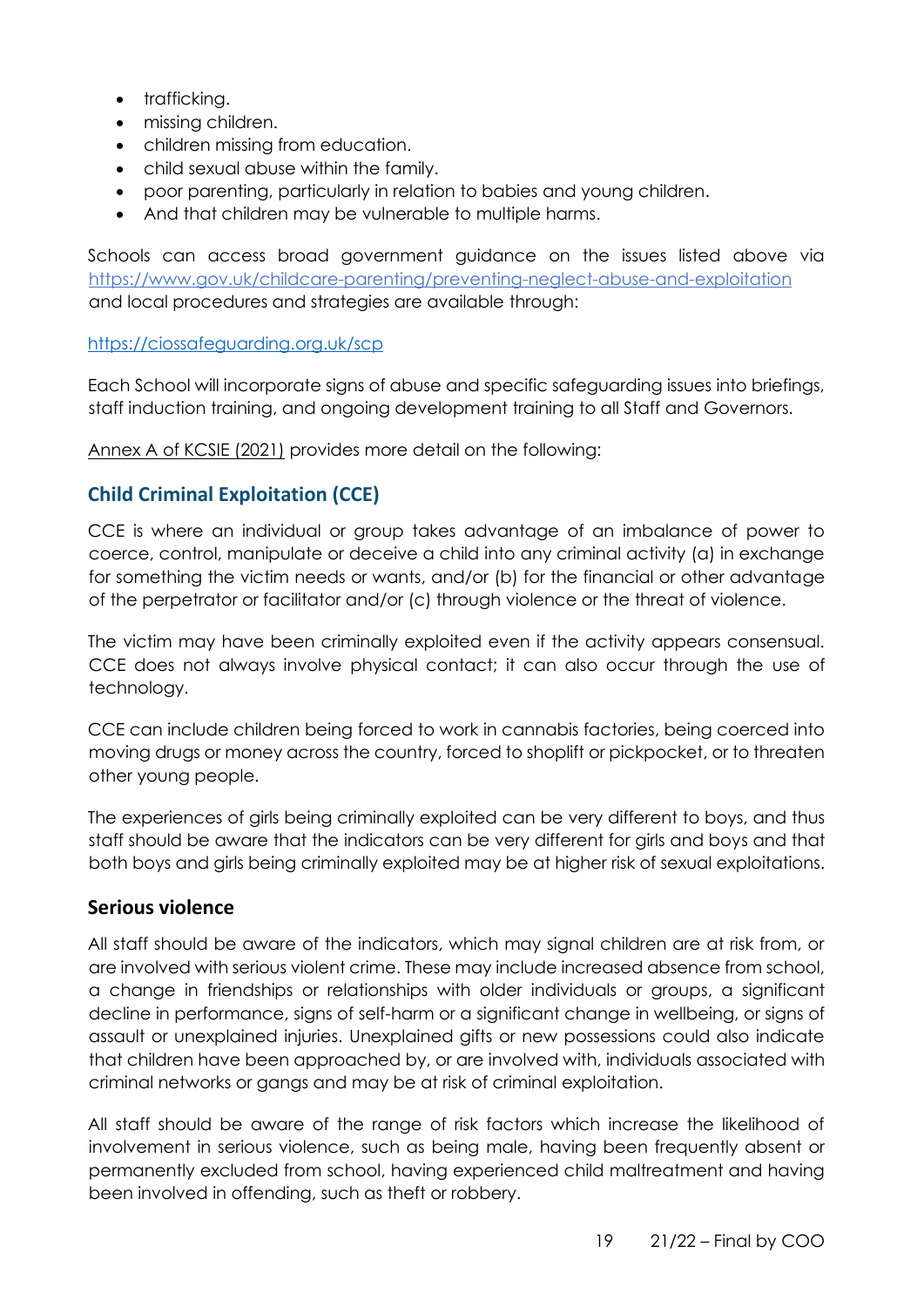#### <span id="page-19-0"></span>**Child Sexual Exploitation (CSE)**

Child Sexual Exploitation is a form of child sexual abuse. It occurs where an individual or group take advantage of an imbalance of power to coerce, manipulate or deceive a child or young person under the age of 18 into sexual activity (a) in exchange for something the victim needs or wants, and/or (b)for the financial advantage or increased status of the perpetrator or facilitator. The victim may have been sexually exploited even if the sexual activity appears consensual. Child sexual exploitation does not always involve physical contact; it can also occur through the use of technology. [\(DfE Child Sexual](https://www.gov.uk/government/uploads/system/uploads/attachment_data/file/591903/CSE_Guidance_Core_Document_13.02.2017.pdf)  [Exploitation February 2017\)](https://www.gov.uk/government/uploads/system/uploads/attachment_data/file/591903/CSE_Guidance_Core_Document_13.02.2017.pdf).

CSE is a form of child sexual abuse, so all suspected or actual cases are a safeguarding concern in which Child Protection procedures **must** be followed; this will include a referral to MARU and where the risk is immediate to the police. If any staff are concerned about a pupil, they will refer to the Designated Safeguarding Lead/s and the CSE lead within the School.

In addition, the school would access the CSE tool kit on the South West Child Protection [Procedures website.](https://www.proceduresonline.com/swcpp/cornwall_scilly/p_ch_sexual_exploit.html)

Potential indicators of CSE are contained within KCSiE.

#### <span id="page-19-1"></span>**Radicalisation/PREVENT**

Every school in SMART will ensure **ALL** staff including Governors adhere to their duties in the Prevent advice 2015 to prevent radicalisation:

[https://www.gov.uk/government/publications/protecting-children-from-radicalisation](https://www.gov.uk/government/publications/protecting-children-from-radicalisation-the-prevent-duty)[the-prevent-duty](https://www.gov.uk/government/publications/protecting-children-from-radicalisation-the-prevent-duty)

The Headteacher and Chair of Governors will:

- Establish or use existing mechanisms for understanding the risk of extremism.
- Ensure staff understand the risk and build capabilities to deal with issues arising.
- Communicate the importance of the duty.
- Ensure **All** Staff and Governors implement the duty.
- Ensure the risks of Radicalisation are referred to within all relevant policies. including visitors, anti-bullying and e-safety
- Ensure any visiting speaker is vetted correctly.

School staff receive training to help to identify signs of extremism. Opportunities are provided in the curriculum to enable pupils to discuss issues of religion, ethnicity and culture and the school follows th[e DfE advice Promoting fundamental British Values as part](https://assets.publishing.service.gov.uk/government/uploads/system/uploads/attachment_data/file/380595/SMSC_Guidance_Maintained_Schools.pdf)  [of SMCS](https://assets.publishing.service.gov.uk/government/uploads/system/uploads/attachment_data/file/380595/SMSC_Guidance_Maintained_Schools.pdf) (spiritual, moral, social and cultural education) in Schools (2014).

Every school in SMART will respond to any concern about Radicalisation/Prevent as a safeguarding concern and will report in the usual way using local safeguarding procedures. We will seek to work in partnership, undertaking risk assessments where appropriate and proportionate to risk, building our children's resilience to radicalisation.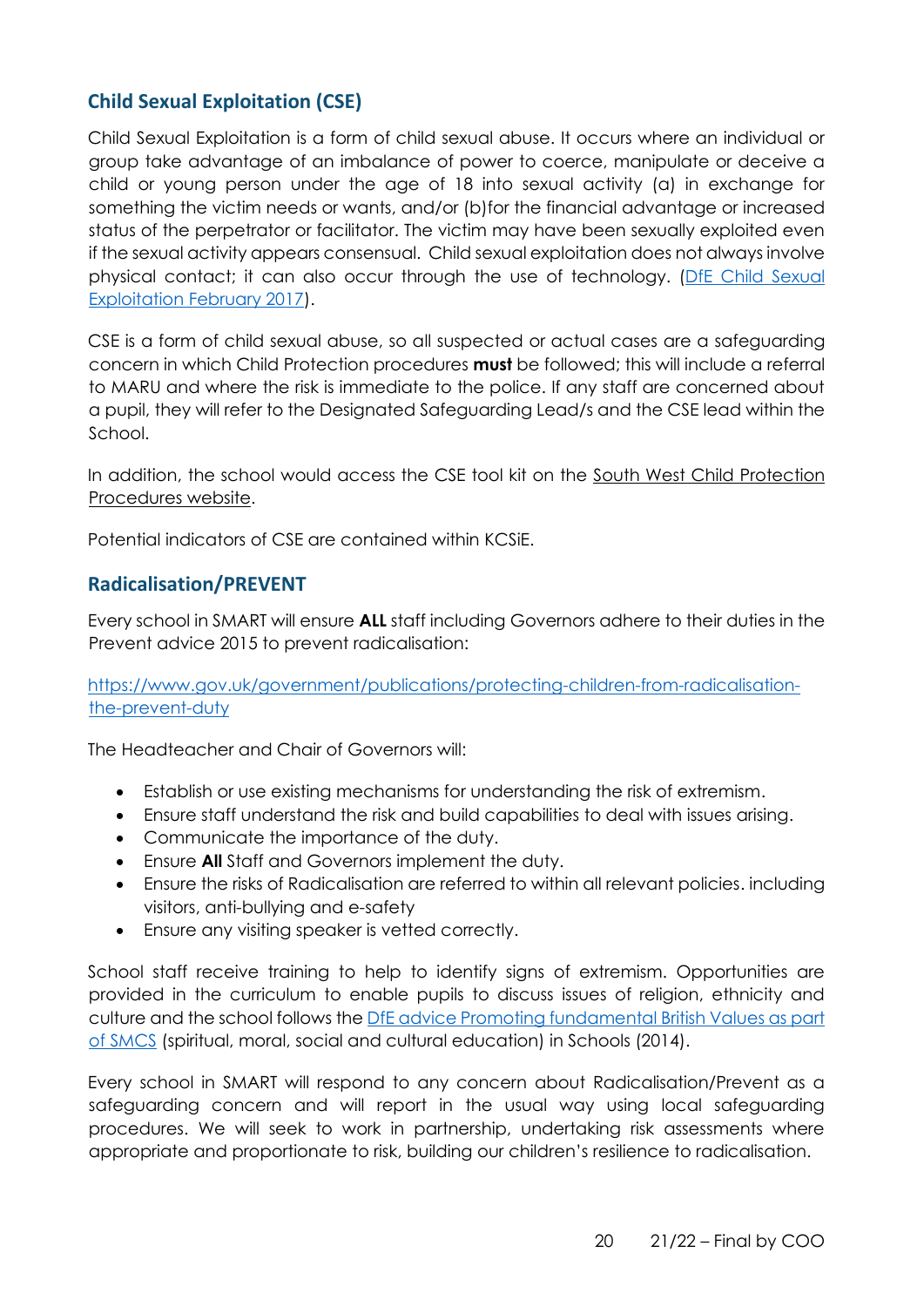When reviewing our PREVENT duties we would consider the guidance contained on the safer Cornwall website (link below).

<https://safercornwall.co.uk/preventing-crime/preventing-violent-extremism/>

#### **What can we do to help our children understand these issues and help protect them?**

- Provide a safe space for them to debate controversial issues.
- Help them to build resilience and the critical thinking they need to be able to challenge extremist arguments.
- Give them confidence to explore different perspectives, question, and challenge.

Every school is committed to providing effective filtering systems and this will include monitoring the activities of children when on-line in the school. We follow the guidance set out in [Annex C \(KCSIE September 2021\)](https://assets.publishing.service.gov.uk/government/uploads/system/uploads/attachment_data/file/999348/Keeping_children_safe_in_education_2021.pdf) Please refer to School E-safety/Online Safety Policy.

All staff in the first instance should contact the PREVENT Single Point of Contact within the school with any concerns.

**Concerns can be discussed with the Prevent Lead for Cornwall: See key contacts page at the front of this policy. MARU may also be contacted for advice. For immediate concerns contact the police directly.**

#### <span id="page-20-0"></span>**Female Genital Mutilation (FGM)**

Every school in SMART recognises and understands that there is a mandatory reporting duty for all teachers to report to the police where it is believed an act of FGM has been carried out on a girl under 18 in the UK. Failure to do so may result in legal/disciplinary action being taken.

All suspected or actual cases of FGM are a safeguarding concern in which safeguarding procedures will be followed; this will include a referral to the police and to Children's Social Care via MARU. If any staff are concerned about a pupil, they will refer to the Safeguarding Designated Lead/s within the School unless there is a good reason not to do so and reporting to the Headteacher, other safeguarding staff, MARU, child social services or police is felt to be more appropriate.

Potential indicators of FGM are contained within KCSiE.

#### <span id="page-20-1"></span>**Peer on Peer and Child on Child Abuse**

**All** staff should be aware that safeguarding issues can manifest themselves via peer on peer abuse or child on child abuse. The reasons for this are complex and are often multifaceted. We understand that all our schools need to have clear mechanisms and procedures in place to identify and report incidents or concerns. We aim to reduce this behaviour and any related incidents with an expectation to eliminate this conduct in every school in SMART.

Peer on peer or child on child abuse is a safeguarding concern and will require a discussion with the DSL who will seek advice from agencies and professionals including reference to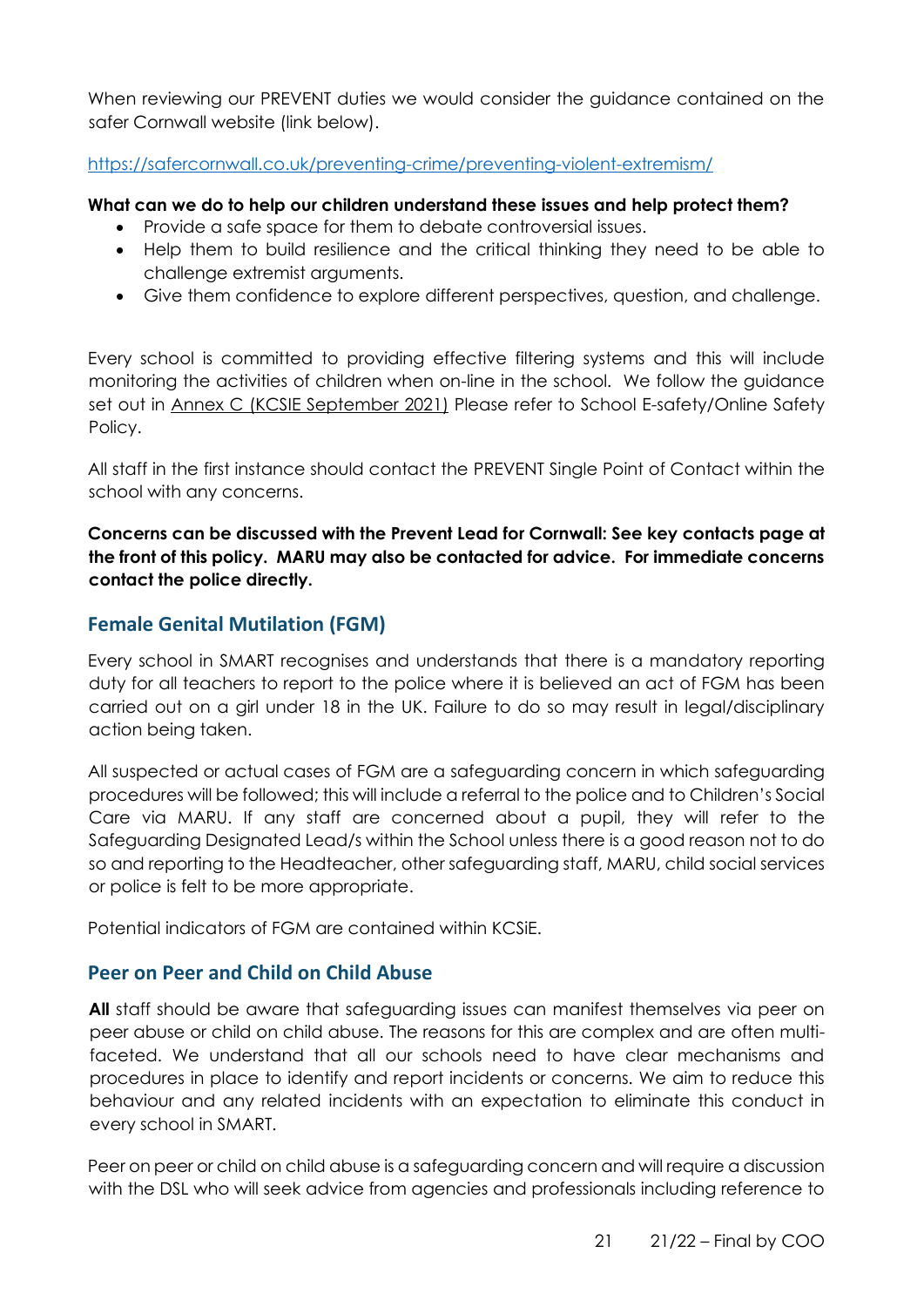the safeguarding procedures. This will involve in the first instance having a conversation with MARU.

Peer on peer or child on child abuse is unacceptable and can adversely impact on a child's wellbeing and education. It is most likely to include, but may not be limited to:

- language seen as derogatory, demeaning, inflammatory, including innuendo
- coercion and bullying (including cyberbullying, prejudice-based bullying or discriminatory bullying)
- gender based violence
- sexual violence, assaults or harassment, including through intimate personal relationships or via online activity
- causing someone to engage in sexual activity without consent, such as forcing someone to strip, touch themselves sexually, or to engage in sexual activity with a third party
- consensual and non-consensual sharing nude and semi-nude images and videos (also known as sexting or youth produced sexual imagery)
- upskirting
- hate or prejudice-based abuse
- physical abuse such as hitting, kicking, shaking, biting, hair pulling, or otherwise causing physical harm (this may include an online element which facilitates, threatens and/or encourages physical abuse)
- initiation/hazing type violence and rituals (this could include activities involving harassment, abuse or humiliation used as a way of initiating a person into a group and may also include an online element).

We have a zero-tolerance approach to such abuse, which must be challenged and reported by staff, and will never be passed off as 'banter' or 'part of growing up' or 'having a laugh' or 'boys being boys'.

Such abuse could be standalone or part of a broader pattern of abuse.

When reports of peer on peer or child on child sexual violence or sexual harassment are made, whether the incident happened in school, outside or online, **all** victims will be reassured that they are being taken seriously and that they will be supported and kept safe. The DSL will act promptly and in accordance with [Keeping Children Safe in](https://assets.publishing.service.gov.uk/government/uploads/system/uploads/attachment_data/file/999348/Keeping_children_safe_in_education_2021.pdf)  [Education \(Part 5\),](https://assets.publishing.service.gov.uk/government/uploads/system/uploads/attachment_data/file/999348/Keeping_children_safe_in_education_2021.pdf) undertaking a risk and needs assessment to safeguard those involved, which will be kept under review. Any victim or alleged perpetrator of such abuse will be offered the appropriate support, including through external agencies (see [Annex A to](https://www.gov.uk/government/publications/sexual-violence-and-sexual-harassment-between-children-in-schools-and-colleges)  Sexual violence and [sexual harassment between children in schools and colleges\)](https://www.gov.uk/government/publications/sexual-violence-and-sexual-harassment-between-children-in-schools-and-colleges).

Each school is proactive in challenging all types of abuse. We aim to use approaches in the curriculum to address and prevent and tackle peer on peer or child on child abuse. Please refer to the school's Anti-Bullying, Behaviour, Public Sector Equality Duty, e-safety and online policies.

In addition to the school's reporting systems, the NSPCC's Report Abuse in Education helpline is available on 0800 136 663 (or by email: [help@nspcc.org.uk\)](mailto:help@nspcc.org.uk). This provides support to: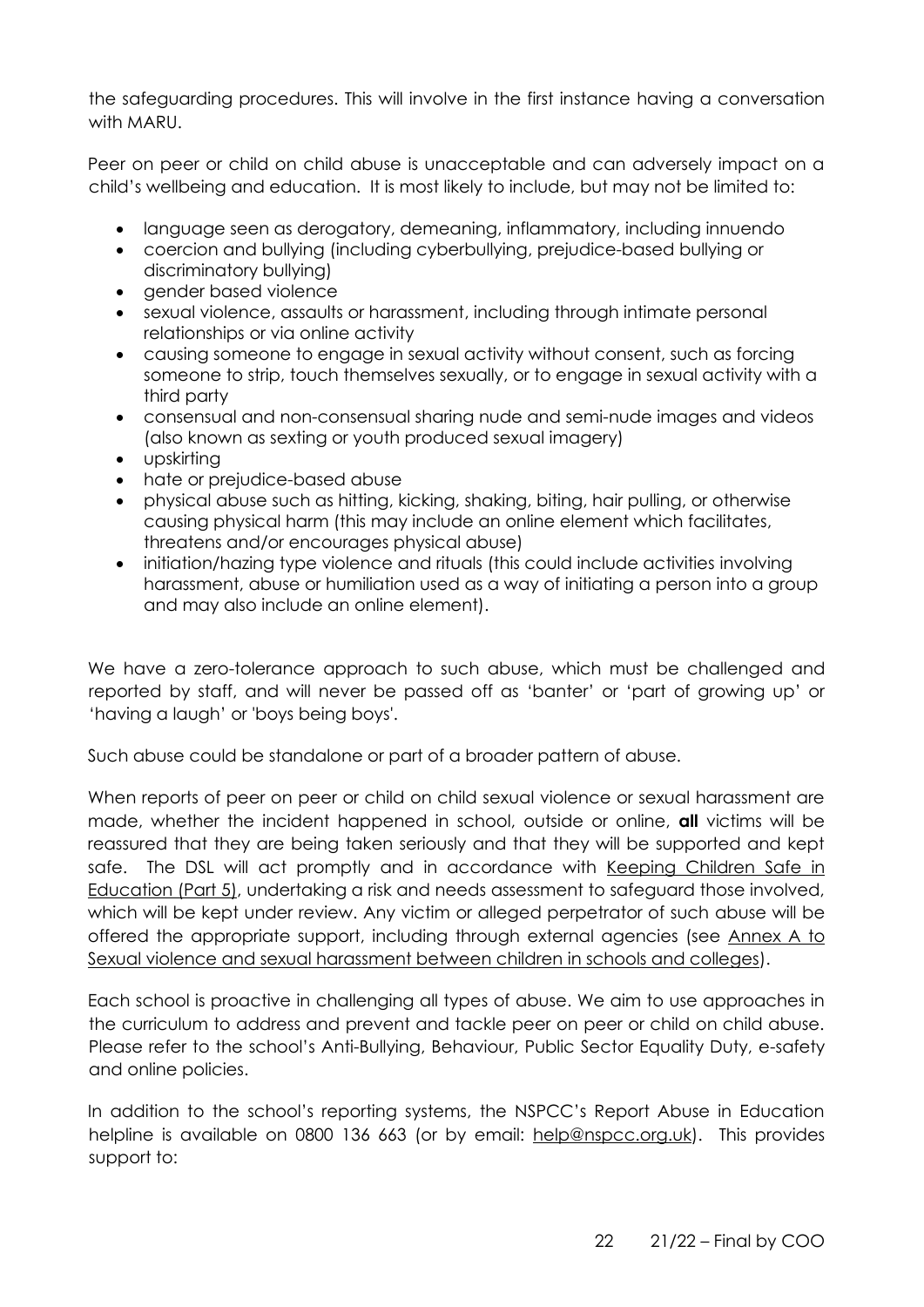- children and young people who want to share current and non-recent experiences of sexual abuse and harassment;
- children and young people who want to talk about being involved in or witnessing any incidents;
- anyone who works or volunteers in a school setting and needs support and guidance;
- adults who have experienced non-recent abuse;
- parents and carers who are concerned about their own child or other children.

#### <span id="page-22-0"></span>**Mental Health**

Mental health problems can, in some cases, be an indicator that a child has suffered or is at risk of suffering abuse, neglect or exploitation.

While only appropriately trained professionals should attempt to make a diagnosis of a mental health problem, staff are well-placed to observe children day-to-day and identify those whose behaviour suggests that they may be experiencing a mental health problem or be at risk of developing one.

Where children have suffered abuse and neglect, or other potentially traumatic adverse childhood experiences, this can have a lasting impact throughout childhood, adolescence and into adulthood. It is key that staff are aware of how these children's experiences, can impact on their mental health, behaviour and education.

If staff have a mental health concern about a child that is also a safeguarding concern, immediate action should be taken via the DSL or DDSL.

#### <span id="page-22-1"></span>**Children with special educational needs and disabilities**

Children with special educational needs (SEN) and disabilities can face additional safeguarding challenges. A school may need to devise a policy or procedure that meets the individual needs of a child. This should be written in conjunction with the parent(s) and staff working with the child. The child, where they are of sufficient understanding, should have the policy or procedure discussed with them. All staff need to be confident in its use.

Every school in SMART must recognise that additional barriers can exist when identifying abuse and neglect in this group of children.

These can include:

- Assumptions that indicators of possible abuse such as behaviour, mood and injury relate to the child's disability without further exploration.
- The potential for children with SEN and disabilities being disproportionally impacted by behaviours such as bullying, without outwardly showing any signs and
- Communication barriers and difficulties in overcoming these barriers.

The individual needs of every special educational needs or disabled child will be reviewed regularly and consideration given to any additional vulnerabilities they may have which could lead to safety and welfare concerns arising.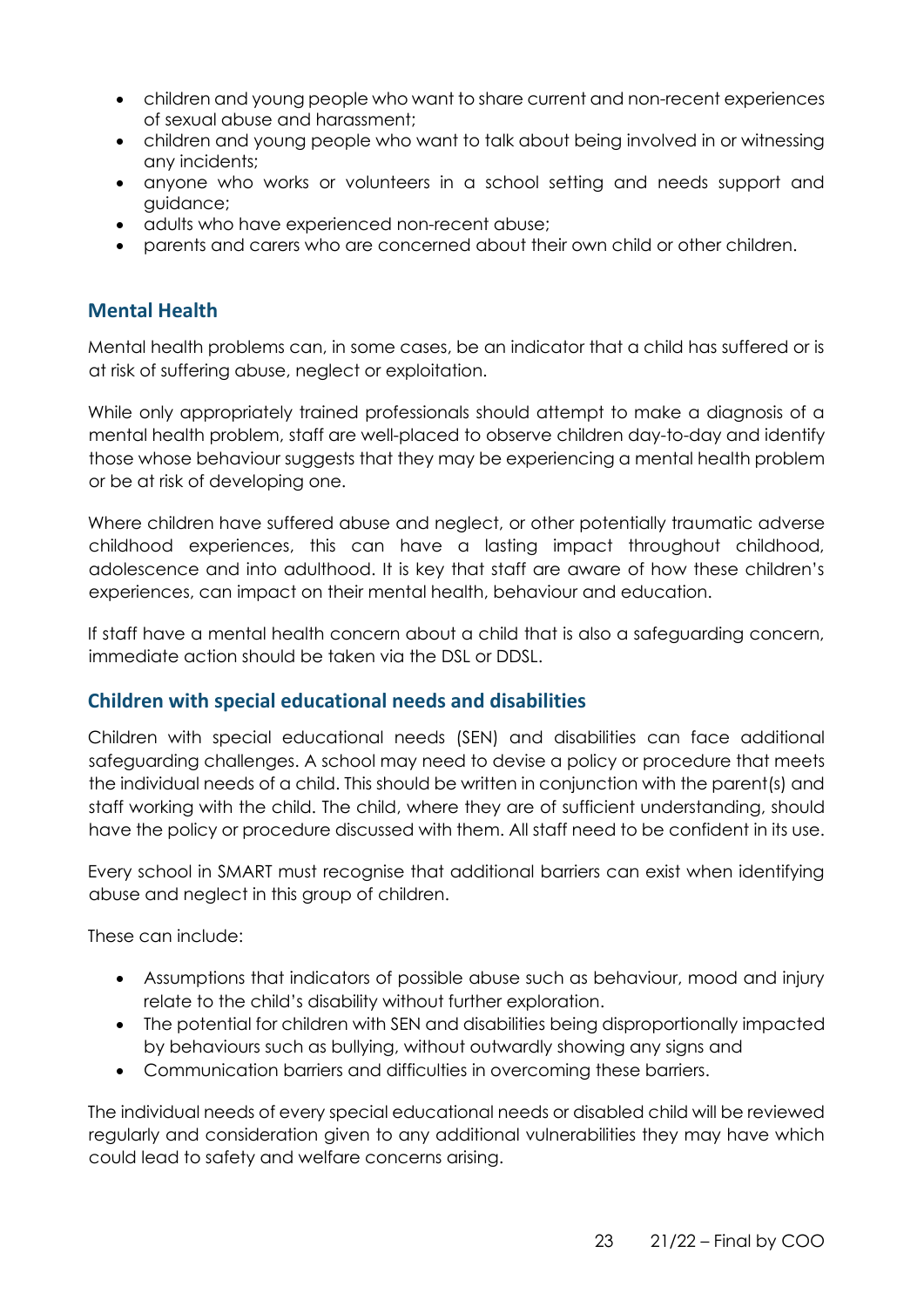Should any concerns arise in relation to any child in relation to their safety and welfare, each school will follow the same procedures as outlined within this policy and liaise with the DSL initially.

#### <span id="page-23-0"></span>**Children who need a social worker (Child in Need and Child Protection Plans)**

Children may need a social worker due to safeguarding or welfare needs. They may need this help due to abuse, neglect and complex family circumstances. A child's experiences of adversity and trauma can leave them vulnerable to further harm, as well as educationally disadvantaged in facing barriers to attendance, learning, behaviour and mental health.

#### <span id="page-23-1"></span>**Online Safety**

Mobile phones, laptops, iPads, tablets, smart watches and other on-line type products are integrated into all our lives. Many are used within our schools. However, there are those that seek to use these for their own or others gratification. The link below provides more information on on-line safety and cover issues such as:

- Bullying, including online bullying and prejudice-based bullying, racialization and/or extremist behaviour.
- Child sexual exploitation and trafficking.
- The impact of new technologies on sexual behaviour, for example sharing nudes and semi-nudes (also known as sexting or youth produced sexual imagery).

#### <https://www.gov.uk/government/publications/education-for-a-connected-world>

SMART takes online safety very seriously both in terms of our pupils and our staff and provides age-appropriate education around safeguarding, including online safety to all pupils and online safety awareness training to all staff. Please also refer to School's e-safety Policies and the acceptable user policy for staff.

In relation to the filtering of online material our School adheres to the guidance within the Annex D [\(KCSIE September 2021\)](https://assets.publishing.service.gov.uk/government/uploads/system/uploads/attachment_data/file/999348/Keeping_children_safe_in_education_2021.pdf) and this is reflected within our e-safety policies.

#### <span id="page-23-2"></span>**Domestic Abuse**

Domestic abuse may take many forms. Witnessing the physical and emotional suffering of a parent may cause considerable distress to children and both the physical assaults and psychological abuse suffered by adult victims who experience domestic abuse can have a negative impact on their ability to look after their children. Children can still suffer the effects of domestic abuse, even if they do not witness the incidents directly. However, in up to 90% of incidents involving domestic violence where children reside in the home, the children are in the same or the next room. Children's exposure to parental conflict, even where violence is not present, can lead to serious anxiety and distress among children. Children can see school as a safe retreat from problems at home or alternatively not attend school through a perceived need to be at home to protect abused parents or siblings.

Domestic abuse can therefore have a damaging effect on a child's health, educational attainment and emotional well-being and development. The potential scale of the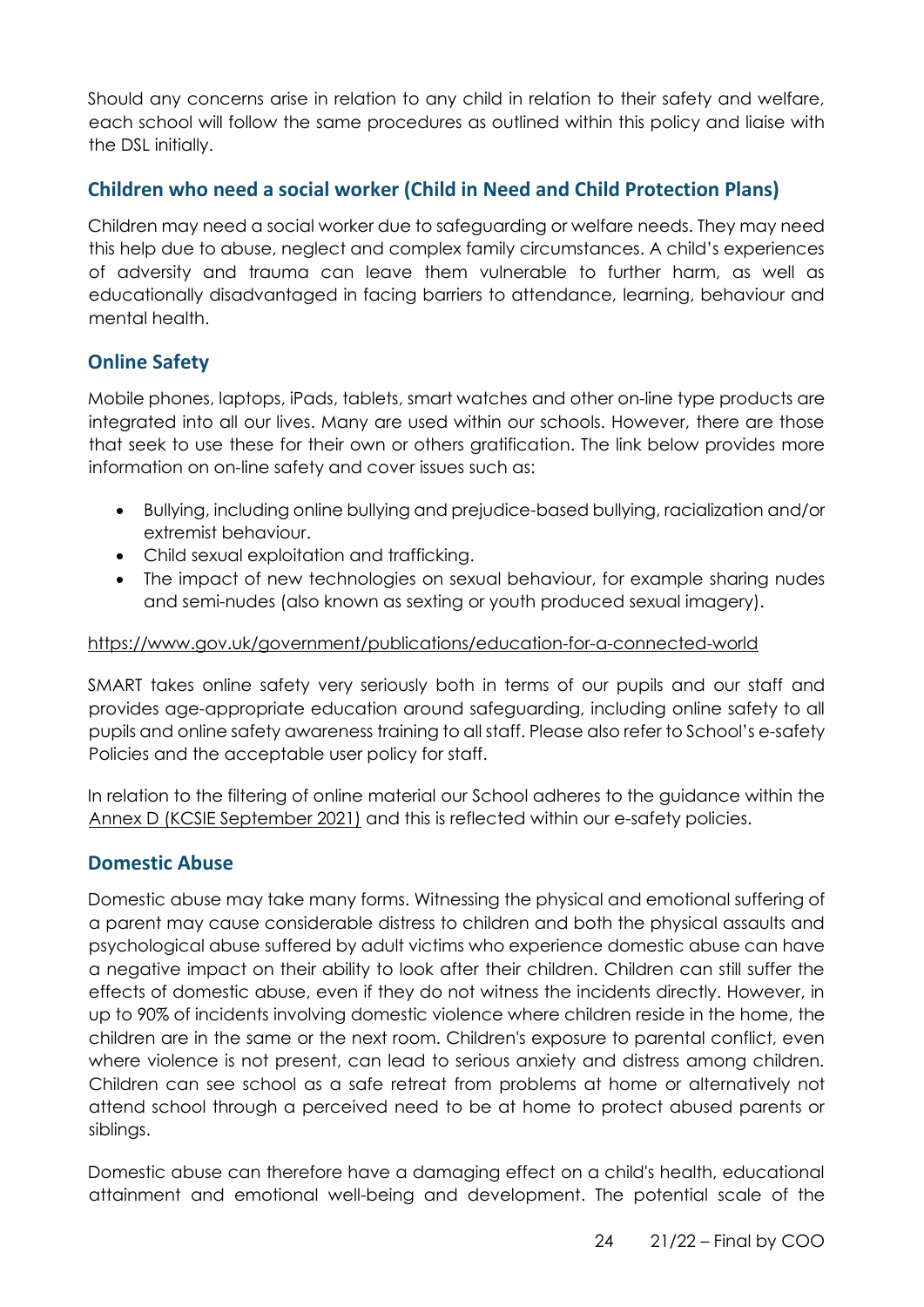impact on children is not always easy to assess but may manifest itself as behavioural, emotional or social difficulties, including poor self-esteem, withdrawal, absenteeism, adultchild conflict. Children sometimes disclose what is happening or may be reluctant to do so hoping that someone will realise something is wrong.

#### <span id="page-24-0"></span>**Children Missing Education**

Staff must know their school's procedures on how to report a missing student.

Attendance, absence and exclusions are closely monitored. A child with unauthorised absence or going missing from education is a potential indicator of abuse and neglect, including sexual abuse and sexual and/or criminal exploitation. The DSL will monitor absence and take appropriate action including notifying the local authority and following local procedures, particularly where children go missing on repeated occasions and/or are missing for periods during the school day.

#### <span id="page-24-1"></span>**EHE - Elective Home Education**

We aim to meet with parents/carers who are considering EHE before a final decision is made, to ensure that EHE is in the best interest of the child.

We will always advise the Local Authority at the earliest opportunity when children are withdrawn from the school to be electively home educated, completing the required Elective Home Education Form (as in link below) and returning it with a copy of a letter from the parents / carers confirming that they are withdrawing the child from the school to home educate. Further guidance is available via

[https://www.cornwall.gov.uk/education-and-learning/schools-and-colleges/education](https://www.cornwall.gov.uk/education-and-learning/schools-and-colleges/education-welfare/elective-home-education/)[welfare/elective-home-education/](https://www.cornwall.gov.uk/education-and-learning/schools-and-colleges/education-welfare/elective-home-education/)

[https://www.supportincornwall.org.uk/kb5/cornwall/directory/service.page?id=XP6kP8Hli](https://www.supportincornwall.org.uk/kb5/cornwall/directory/service.page?id=XP6kP8Hli2c) [2c](https://www.supportincornwall.org.uk/kb5/cornwall/directory/service.page?id=XP6kP8Hli2c)

The DSL/DDSL will always alert the Local Authority where there are concerns regarding the safety and welfare of the child in question.

#### <span id="page-24-2"></span>**Reduced Timetables**

Should a reduced time table be instigated or be necessary, guidance will be reviewed with the aim the child returns to school full time at the earliest moment or other provision sought to ensure the child/young person has their full entitlement. Guidance is available at [https://www.cornwall.gov.uk/schools-and-education/schools-and-colleges/reduced](https://www.cornwall.gov.uk/schools-and-education/schools-and-colleges/reduced-timetables-part-time-attendance/)[timetables-part-time-attendance/](https://www.cornwall.gov.uk/schools-and-education/schools-and-colleges/reduced-timetables-part-time-attendance/)

The use of a reduced timetable should be an exceptional measure in this school. It is illegal for a school to impose a reduced timetable, but it is accepted that a reduced timetable may be appropriate provided that the setting can demonstrate that the Local Authority's best practice guidance has been followed. 'Guidance for schools and educational settings' details further the actions and procedures that need to be followed

<https://www.cornwall.gov.uk/media/g0vohess/reduced-timetables-guidance.pdf>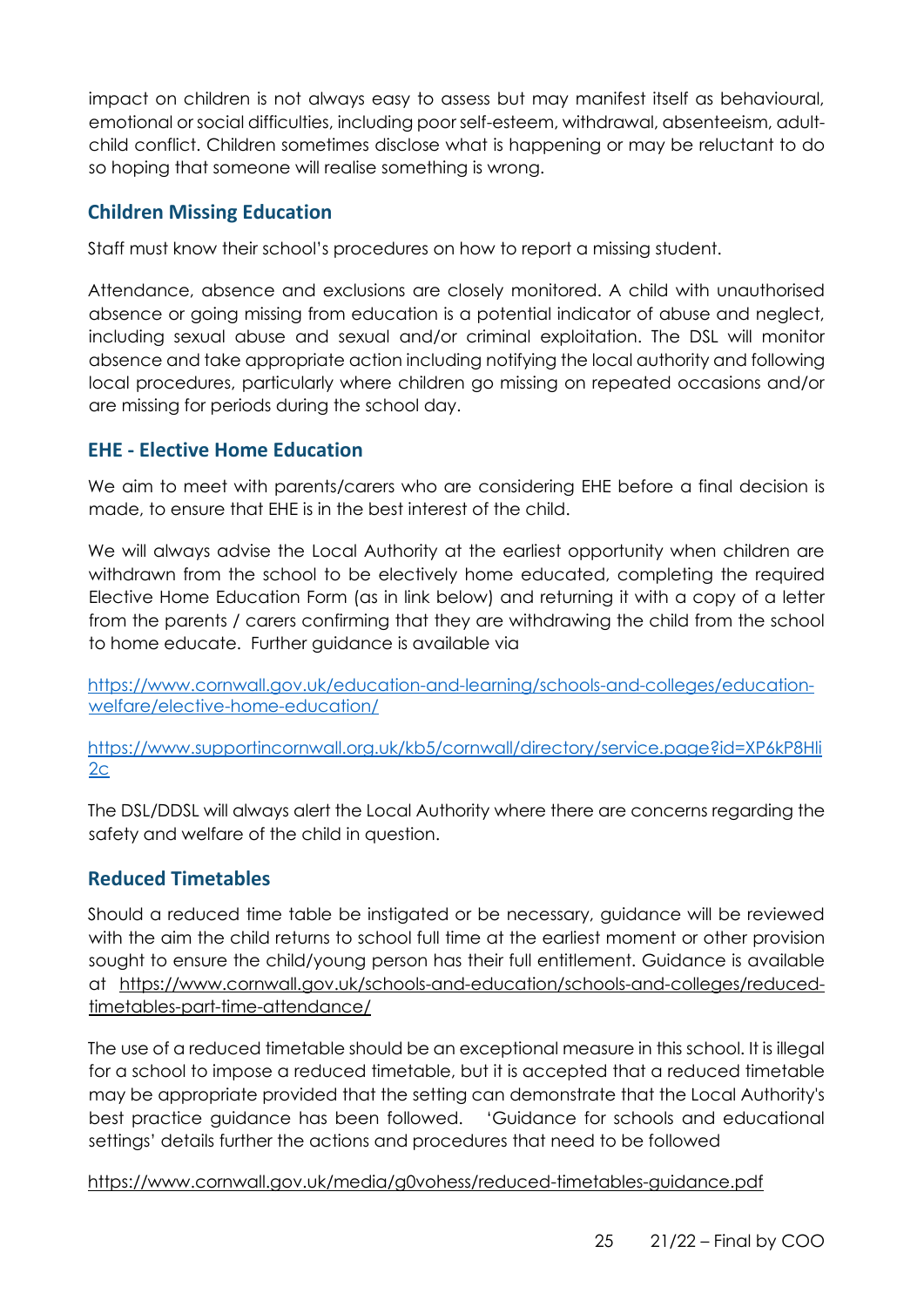#### <span id="page-25-0"></span>**Looked after children or previously looked after**

The most common reason for children becoming looked after is as a result of abuse and/or neglect. Governing bodies should ensure that staff have the skills, knowledge and understanding necessary to keep looked after children safe (see [KCSIE \(2021\) Part 1\)](https://assets.publishing.service.gov.uk/government/uploads/system/uploads/attachment_data/file/999348/Keeping_children_safe_in_education_2021.pdf).

A designated children in care lead has been appointed from the senior leadership team please see the key contacts page for further details.

The designated child in care lead will ensure that appropriate staff have the information they need in relation to a child's looked after legal status (whether they are looked after under voluntary arrangements with consent of parents or on an interim or full care order) and contact arrangements with birth parents or those with parental responsibility. They are also responsible for ensuring that they also have information about the child's care arrangements and the levels of authority delegated to the carer by the local authority looking after him/her. The designated children in care lead will have details of the child's social worker. They will have drawn up an individual education plan in consultation with the children in care education support service (CICESS).

The designated child in care lead will attend regular training/briefings provided by Cornwall Council regardless of whether there are currently children within their school who are in care or will ensure that a representative from SMART attends if attendance is a challenge for the school.

#### <span id="page-25-1"></span>**Young Carers**

Each school recognises the needs of young carers in that they can be more vulnerable or placed at risk. Headteachers aim to be able to identify young carers and ensure they are supported to help reach their potential with an understanding that staff and volunteers may need to refer into early help services for an assessment of their needs via the Early Help Hub.

#### <span id="page-25-2"></span>**Forced Marriage**

The UK Government describe this as taking someone, usually overseas, to force them to marry (whether or not the **forced marriage** takes place) or marrying someone who lacks the mental capacity to consent to the marriage (Coercion may include physical, psychological, financial, sexual and emotional pressure). It may also involve physical or sexual violence and abuse.

Arranged marriage is common in some cultures. The families of both spouses take a leading role in arranging the marriage, however the choice of whether or not to accept the arrangement remains with the prospective spouses. Children may be married at a very young age and well below the age of consent in England. ALL Staff should be particularly alert to suspicions or concerns raised by a pupil. Since June 2014 forcing someone to marry has become a criminal offence in England and Wales under the Anti-Social Behaviour, Crime and Policing Act 2014*.* 

If at any time any of the schools in SMART have a concern regarding a child who this may apply to, immediate contact will be made with MARU for guidance and advice.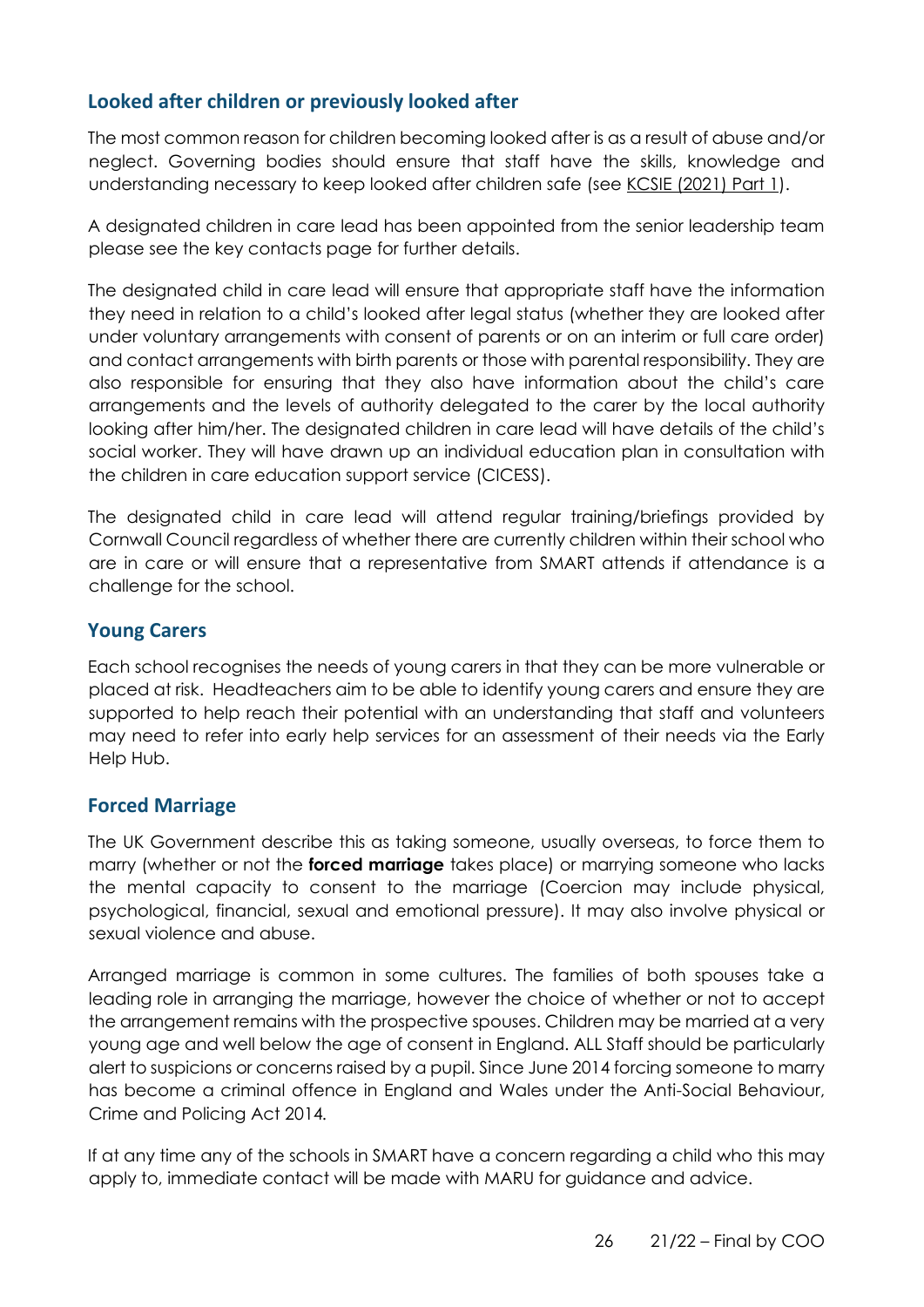#### <span id="page-26-0"></span>**Private Fostering**

A [private fostering](https://safeguarding.network/safeguarding-resources/children-care-others/private-fostering/) arrangement is when a child is cared, or intended to be cared for consecutively for 28 days or longer by someone who is not a member of that child's immediate family. In such a case the local authority should be informed.

If the school are aware of such an arrangement being in place they must advise the family that the school have a responsibility to inform the local authority and encourage the family to advise the local authority themselves.

Advice or a referral can be made via MARU.

#### <span id="page-26-1"></span>**Modern Slavery and Human Trafficking**

The above are offences under the Modern Slavery Act 2015. These offences include holding a person in a position of slavery, servitude forced or compulsory labour, or facilitating their travel with the intention of exploiting them soon after.

Although human trafficking often involves an international cross-border element, it is also possible to be a victim of modern slavery within your own country, including across county lines.

It is possible to be a victim even if consent has been given to be moved.

Children cannot give consent to being exploited therefore the element of coercion or deception does not need to be present to prove an offence.

If you hold information that could lead to the identification, discovery and recovery of victims in the UK, you can contact the [Modern Slavery Helpline](https://www.modernslaveryhelpline.org/) 0800 012 1700.

Advice or referral can be made via MARU (0300 123 1116) or for Vulnerable Adults (0300 1234 131).

### <span id="page-26-2"></span>**Special Circumstances**

#### <span id="page-26-3"></span>**Work Experience**

The Trust has detailed procedures to safeguard pupils undertaking work experience, including arrangements for checking people who provide placements and supervise pupils on work experience which are in accordance with the guidance in "[Keeping](https://assets.publishing.service.gov.uk/government/uploads/system/uploads/attachment_data/file/999348/Keeping_children_safe_in_education_2021.pdf)  [Children Safe in Education \(2021\) Part 1](https://assets.publishing.service.gov.uk/government/uploads/system/uploads/attachment_data/file/999348/Keeping_children_safe_in_education_2021.pdf)".

#### <span id="page-26-4"></span>**Children staying with host families**

The schools may make arrangements for pupils to stay with a host family during a foreign exchange trip or sports tour. Some overseas pupils may reside with host families during school terms and we will work with the local authority to check that such arrangements are safe and suitable. In such circumstances the schools follow the guidance in Annex E of "[Keeping Children Safe in Education \(2021\)](https://assets.publishing.service.gov.uk/government/uploads/system/uploads/attachment_data/file/999348/Keeping_children_safe_in_education_2021.pdf)" to ensure that hosting arrangements are as safe as possible.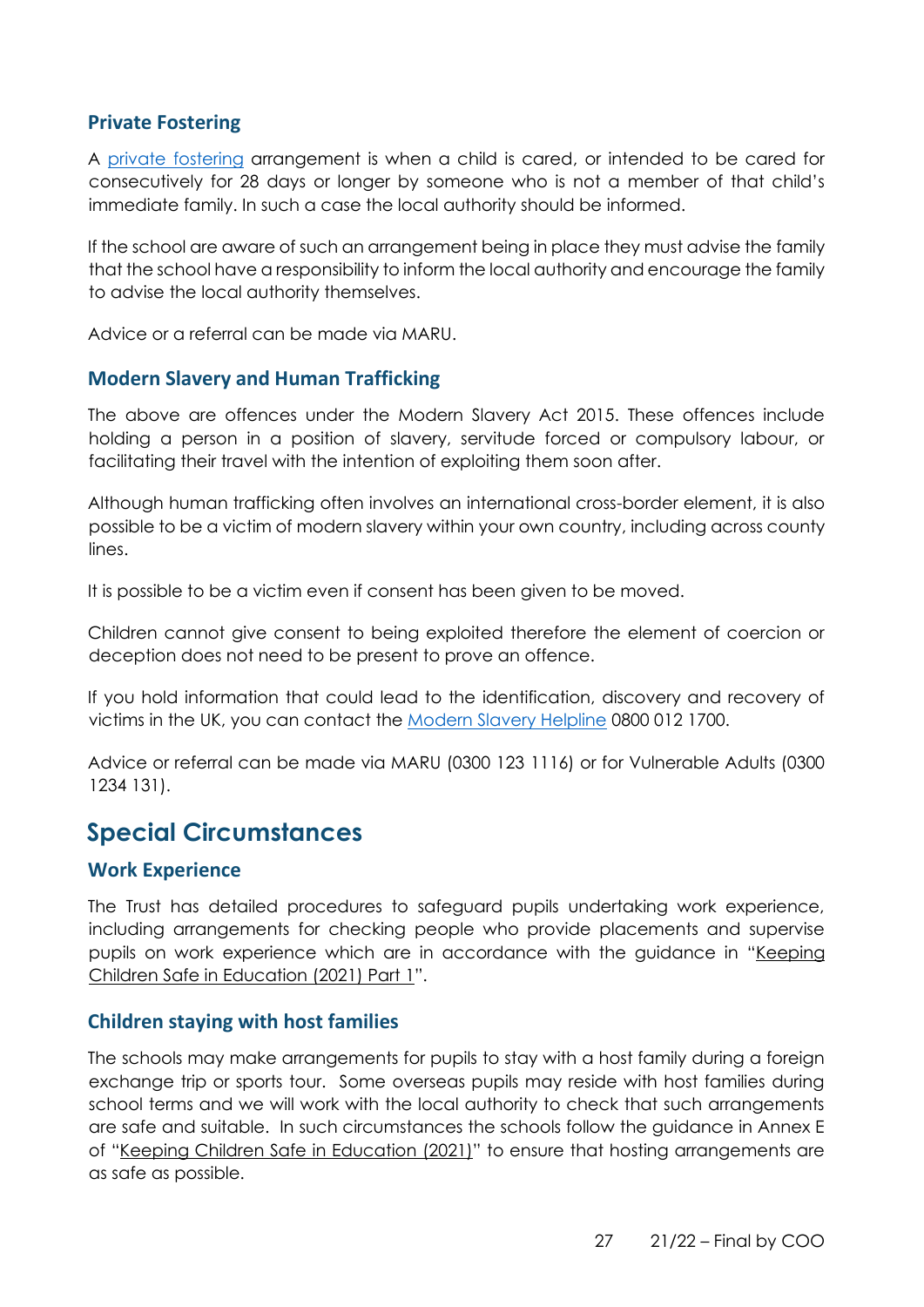#### <span id="page-27-0"></span>**Alternative provision**

To protect our students that are placed with an alternative provider, we will obtain in writing that appropriate safeguarding checks have been completed for that setting.

## <span id="page-27-1"></span>**Confidentiality and Information Sharing**

In receiving a disclosure, no adult must ever guarantee confidentiality to any individual including parents, children and colleagues. Staff should make children aware that if they disclose information that may be harmful to themselves or others, then certain actions will need to be taken and certain other people will need to know in order to secure the best outcome. Only those that need to know will be informed.

Confidentiality needs to be discussed and fully understood by all those working with children, particularly in the context of child protection.

Wherever possible, consent should be obtained before sharing personal information with third parties. In some circumstances, obtaining consent may not be possible or in the **best interest** of the child or young person, e.g., where safety and welfare of that child or young person necessitates that the information should be shared. The law permits the disclosure of confidential information necessary to safeguard a child or children. Disclosure should be justifiable in each case, according to the particular facts of the case, and legal advice should be sought if in doubt.

If the information given relates directly to the safety and welfare of a child, then the DSL must be informed immediately. They should then contact MARU.

## <span id="page-27-2"></span>**Record Keeping**

Well-kept records are *essential* to good safeguarding and child protection practice. We are clear about the need to record any concerns held about children or young people, the status of such records and when these records should be passed over to other agencies. Our records will include:

- a clear and comprehensive summary of the concern;
- details of how the concern was followed up and resolved;
- a note of any action taken, decisions reached and the outcome.

In our work with children and their families, we recognise the importance of:

- Keeping clear detailed up to date written records of concerns, discussions and decisions about children and young people. This includes a chronology.
- Ensuring all records are kept secure and in a locked location.
- Ensuring records are passed on to the receiving school if a child or young person transfers. In line with current local authority guidance. DSL will consider sharing information before a child leaves our school.
- Any files we receive for new joiners must be made known to DSL and others as required.
- Ensuring all records are clear, factual and jargon free.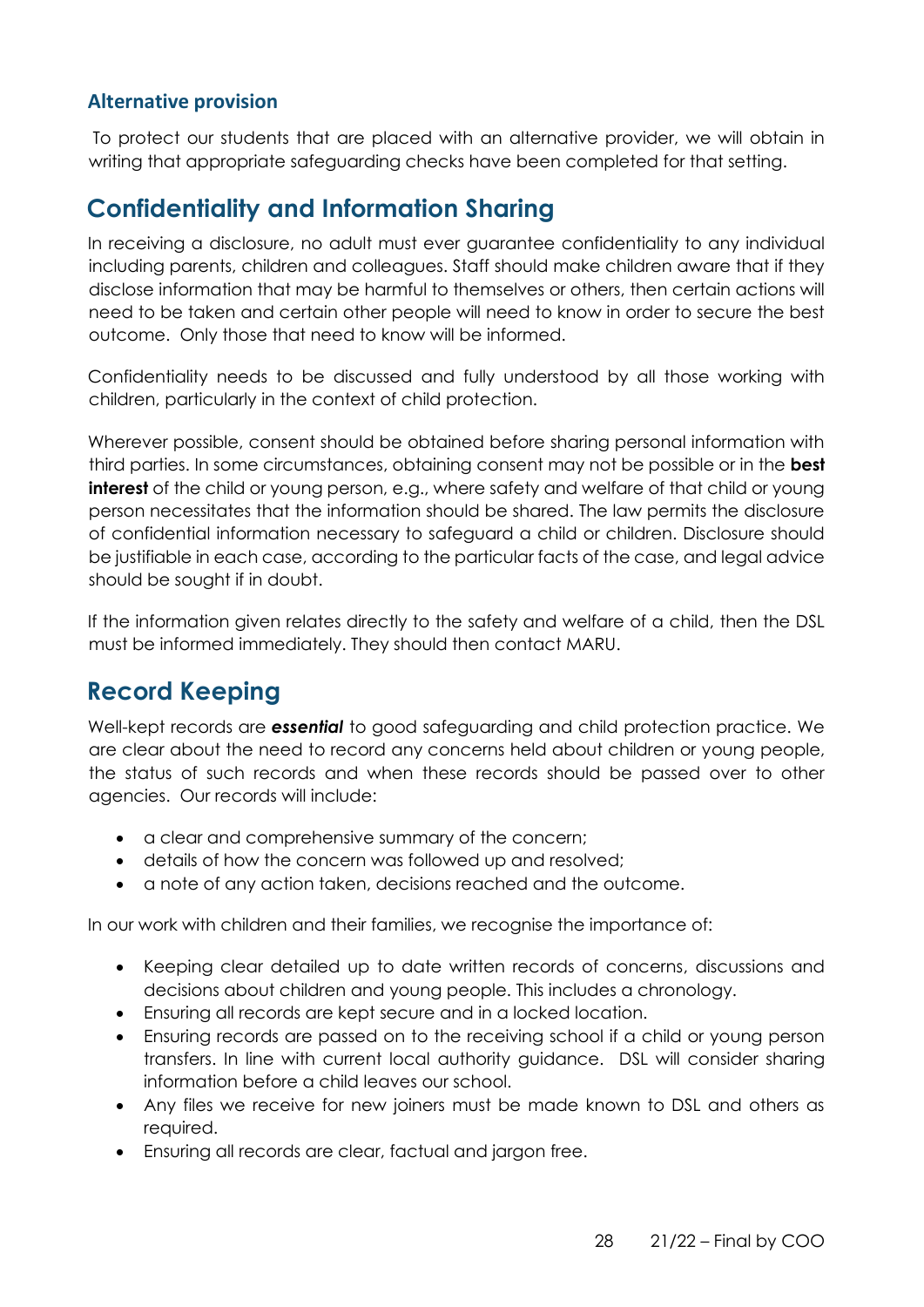## <span id="page-28-0"></span>**Allegations and concerns against staff, volunteers or other adults**

Allegations or concerns against staff, volunteers, or other adults (including contractors and supply staff) are covered in all basic training and induction training that takes place within each school and is the responsibility of the Headteacher.

We will follow the guidance contained in <u>Part four of KCSiE (2021)</u>.

Never let your concerns or any allegations by a child or young person go unrecorded or unreported, including any made against you. If you receive a disclosure, about an adult colleague, it is important to reassure the child that what they say will be taken very seriously and everything possible done to help.

In all instances the Headteacher must be informed. If the Headteacher is not available, then the DSL should be advised.

If the allegation or concerns are in relation to the Headteacher, then the CEO and Chair of the Trust must be informed.

In all situations regarding serious concerns or an allegation of abuse against a member of staff, a volunteer, a Governor or other professional (including contractors and supply staff), the school must not act alone and must seek advice and make a referral where necessary.

In such circumstances the Headteacher, or Chair of Governors (if it is against the Headteacher) will contact the LADO for advice. As part of our safeguarding duties, the LADO Service has a statutory responsibility to manage and oversee concerns and allegations made against professionals and volunteers who work with children. All allegations and concerns should be referred to the LADO within 24 hours where advice and guidance can be provided in respect of balancing the responsibility to safeguard with the need to support staff in difficult situations. The following issues need to be considered:

- what are the safeguarding arrangements of the child or young person to ensure they are not in contact with the alleged abuser.
- contact the parents or carers of the child/young person **if** advised to do so by the LADO.
- consider the rights of the staff member for a fair and equal process of investigation.
- ensure that the appropriate disciplinary procedure is followed, including whether suspending a member of staff from work until the outcome of any investigation is deemed necessary.
- act on any decision made in any strategy meeting; and
- advise the Disclosure and Barring Service (DBS) and any other appropriate regulatory or professional body where a member of staff has been disciplined or dismissed as a result of the allegations founded, or would have been if they have resigned.

If a referral needs to be made, then this must go through MARU who will then pass it on to the LADO team. The referral form can be found at: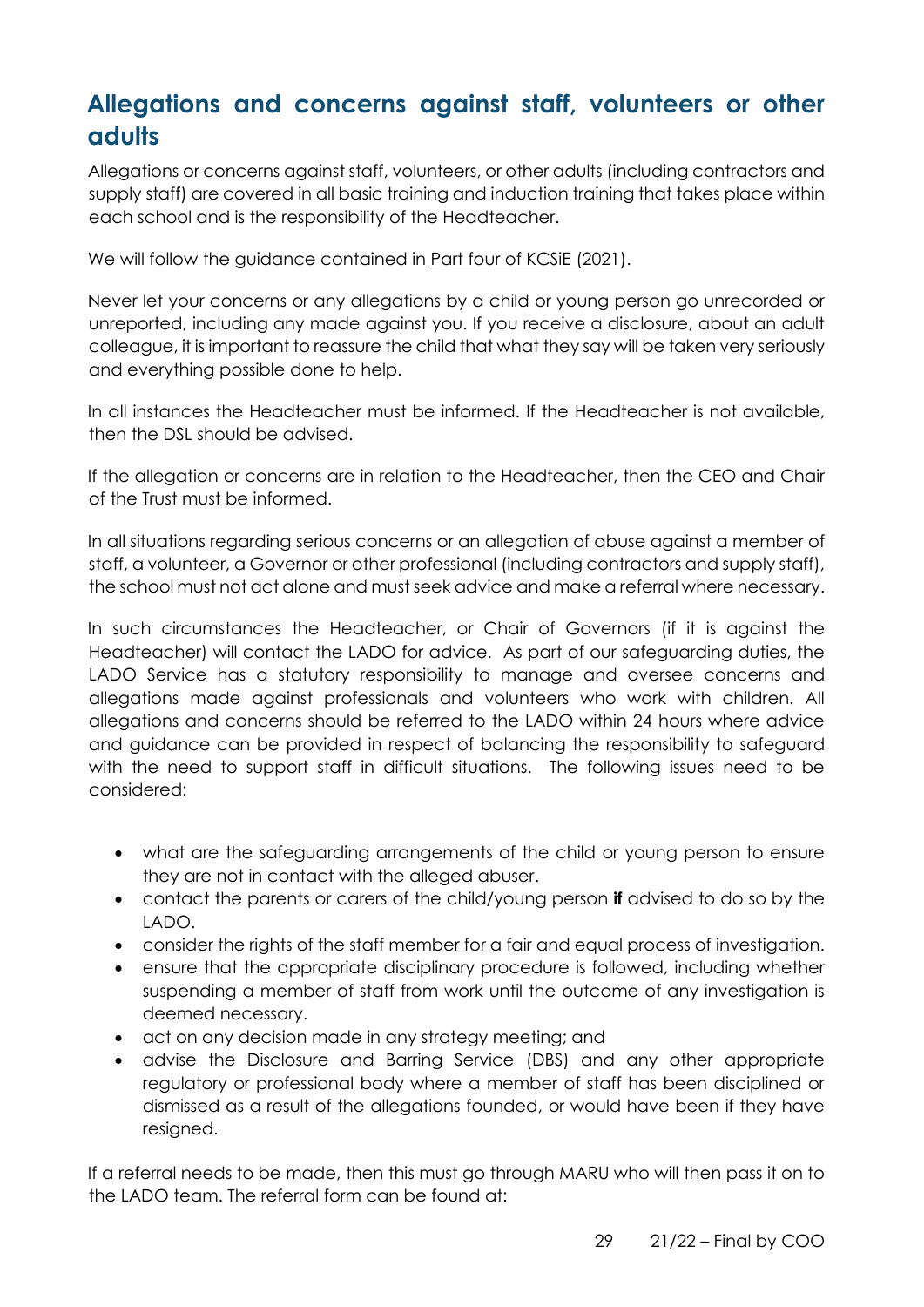[https://www.cornwall.gov.uk/health-and-social-care/childrens-services/child-protection](https://www.cornwall.gov.uk/health-and-social-care/childrens-services/child-protection-and-safeguarding/allegations-against-people-who-work-with-children/lado-form/)[and-safeguarding/allegations-against-people-who-work-with-children/lado-form/](https://www.cornwall.gov.uk/health-and-social-care/childrens-services/child-protection-and-safeguarding/allegations-against-people-who-work-with-children/lado-form/)

The Trust has a legal requirement to protect staff from adverse publicity following any allegation under the Education Act 2002; strict confidentiality must be maintained.

## <span id="page-29-0"></span>**Whistleblowing**

If you are concerned about how the school manages or delivers safeguarding and child protection, then please follow [SMART's whistleblowing policy](http://www.smart-trust.net/hr/).

#### **NSPCC Whistleblowing helpline: 0800 028 0285**

# <span id="page-29-1"></span>**Supporting Staff**

Our schools recognise that staff may find dealing with safeguarding and child protection concerns very difficult and upsetting. It may trigger memories of their own difficult childhood, or be an experience they have had as an adult, or a member of their family, or close friendship group has experienced.

The culture of open support in SMART should enable staff in such situations to be able to talk to a member of the senior leadership team in their school who can make enquiries into what support may be available for the individual member of staff.

There are many organisations within Cornwall who offer support services to individuals on a range of very sensitive issues e.g. Domestic Abuse, Sexual Abuse (current and historic) drug and alcohol misuse, mental health. More information can be accessed via MARU or the Early Help Hub.

In addition, the member of staff should be able to access support through:

- their own GP.
- The Samaritans Telephone: 116 123.
- NSPCC HELPLINE Telephone: 0808 800 5000 (not just there for children).
- Staff Confidential Counselling Service (via Zurich Insurance): 0117 934 2121.

## <span id="page-29-2"></span>**Key Safeguarding Roles and Responsibilities**

The responsibilities for safeguarding are shared between all members of the school community but the management of these processes are delegated to the DSL/DDSL in each school and the monitoring is delegated to the Safeguarding Governor for each school. It is the responsibility of the Headteacher to appoint and monitor the work of their DSL and the responsibility of the Chair of Governors to appoint and monitor the work of their Safeguarding Governor.

The Safeguarding Trustee must be satisfied that the LGC is fulfilling its responsibilities to the correct level of scrutiny to leave autonomy for these process in their hands. They will verify this through the quality of response and KPI data passed to them by link Governors.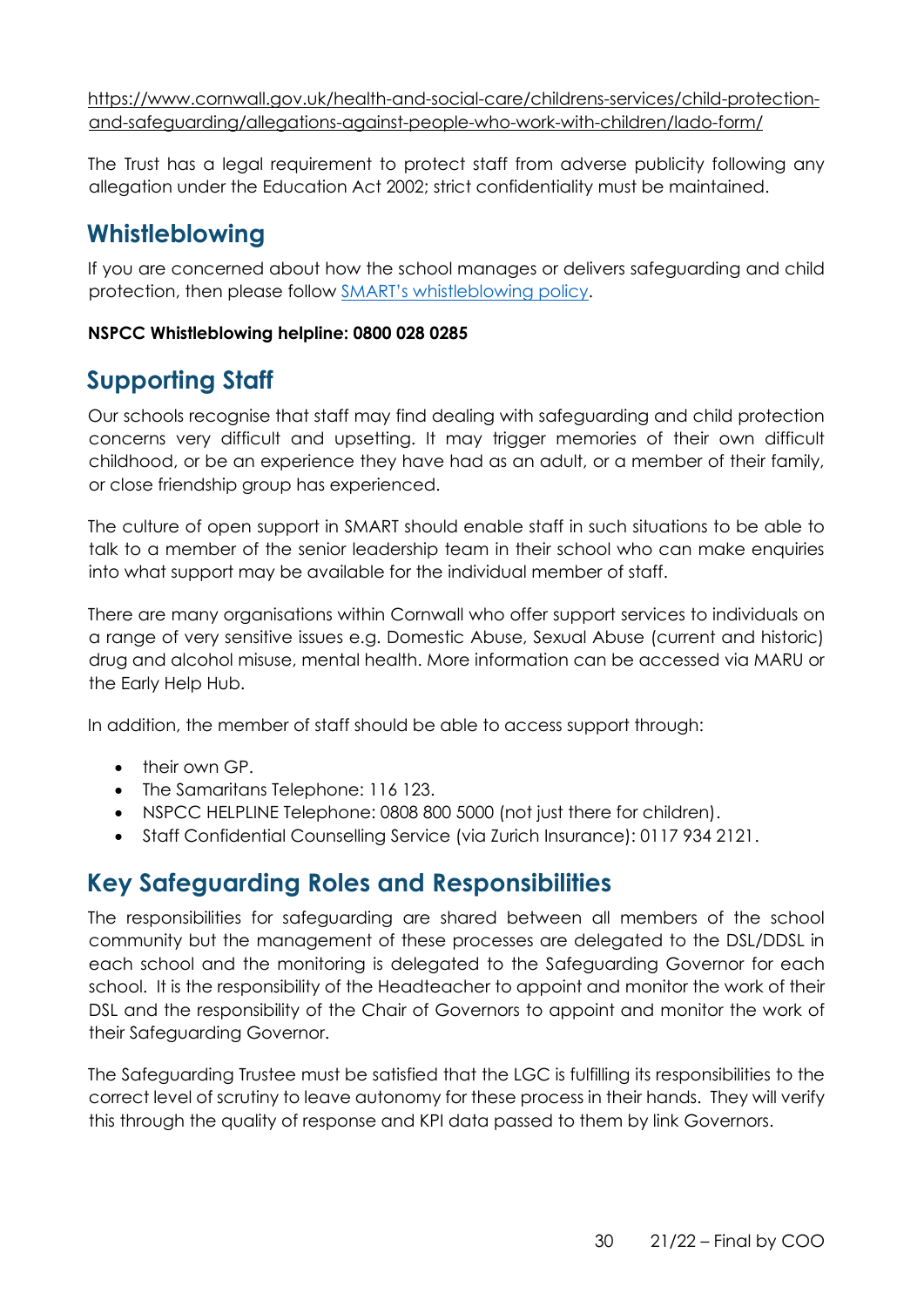#### <span id="page-30-0"></span>**The annual safeguarding review cycle**

- **April -** The cycle begins with the Safeguarding Annual S157 Audit which is produced by the Local Authority (should this cease then the MAT will compile its own), completed by the DSL in each school during April and circulated to the school's safeguarding Governor and to all the DSLs in the MAT.
- **May -** The S157 Audit is submitted to the Local Authority in May, by the deadline specified by the LA.
- The S157 Audit is assessed and is returned to DSLs by end of summer term.
- **June/July** DfE publishes update to 'Keeping children safe in education', which informs our safeguarding policy review. Policy reviewed and approved following consultation.
- **Sept** Tier 1 training for half an hour for all staff on the INSET day including PREVENT contacts.
- **Sept** All Trustees, Governors, staff and volunteers read the updated version of this policy and 'Keeping children safe in education Part 1' (new staff read at induction)
- **Sept** Trustees, Governors, SLT, DSLs/DDSLs and others involved in the management of safeguarding read 'Keeping children safe in education – Part 2'
- **Sept** those involved in the recruitment process read 'Keeping children safe in education – Part 3'
- **Sept** those involved in managing allegations against staff and other adults read 'Keeping children safe in education – Part 4'
- **Sept** DSLs/DDSLs and others involved in managing child on child sexual violence and sexual harassment read 'Keeping children safe in education – Part 5'
- **Sept** relevant staff read 'Keeping children safe in education' Annex B (additional, detailed information), Annex C (role of the DSL), Annex D (online safety), Annex E (host families/exchange visits), Annex F (supervision of activity with children which is regulated activity when unsupervised)
- **Sept** Trustees read the Charity Commission's 'Safeguarding and protecting [people for charities and trustees'](https://www.gov.uk/guidance/safeguarding-duties-for-charity-trustees)
- **Sept** The outcomes of the audit are presented to LGC by DSLs in the first meeting in September.
- Questions are posed by Safeguarding Governor and others and outcomes sent to Trustee.
- Trustee raises the audit outcomes at Trust Board to confirm all required actions in place.
- **November** Half day additional training day including 20 minutes of PREVENT.
- **Once per term** Safeguarding Governor visits to request evidence randomly from the audit as well as receiving feedback on actions agreed on the previous visit.
- **Every Governor and Trust Board meeting**  there is a safeguarding update.
- The Safeguarding Trustee will attend at least one external safeguarding session per year and feedback to Safeguarding Governors so they can direct questions in their next meetings.

#### <span id="page-30-1"></span>**Designated Safeguarding Lead (DSL) and Deputy (DDSL)**

There is a legal obligation under the Education Act 2002 S157 for all schools to have a designated safeguarding lead. All schools in SMART follow the guidance in [Annex C](https://assets.publishing.service.gov.uk/government/uploads/system/uploads/attachment_data/file/999348/Keeping_children_safe_in_education_2021.pdf) of [KCSIE \(2021\)](https://assets.publishing.service.gov.uk/government/uploads/system/uploads/attachment_data/file/999348/Keeping_children_safe_in_education_2021.pdf) which outlines the key responsibilities of the DSL and these are transferred into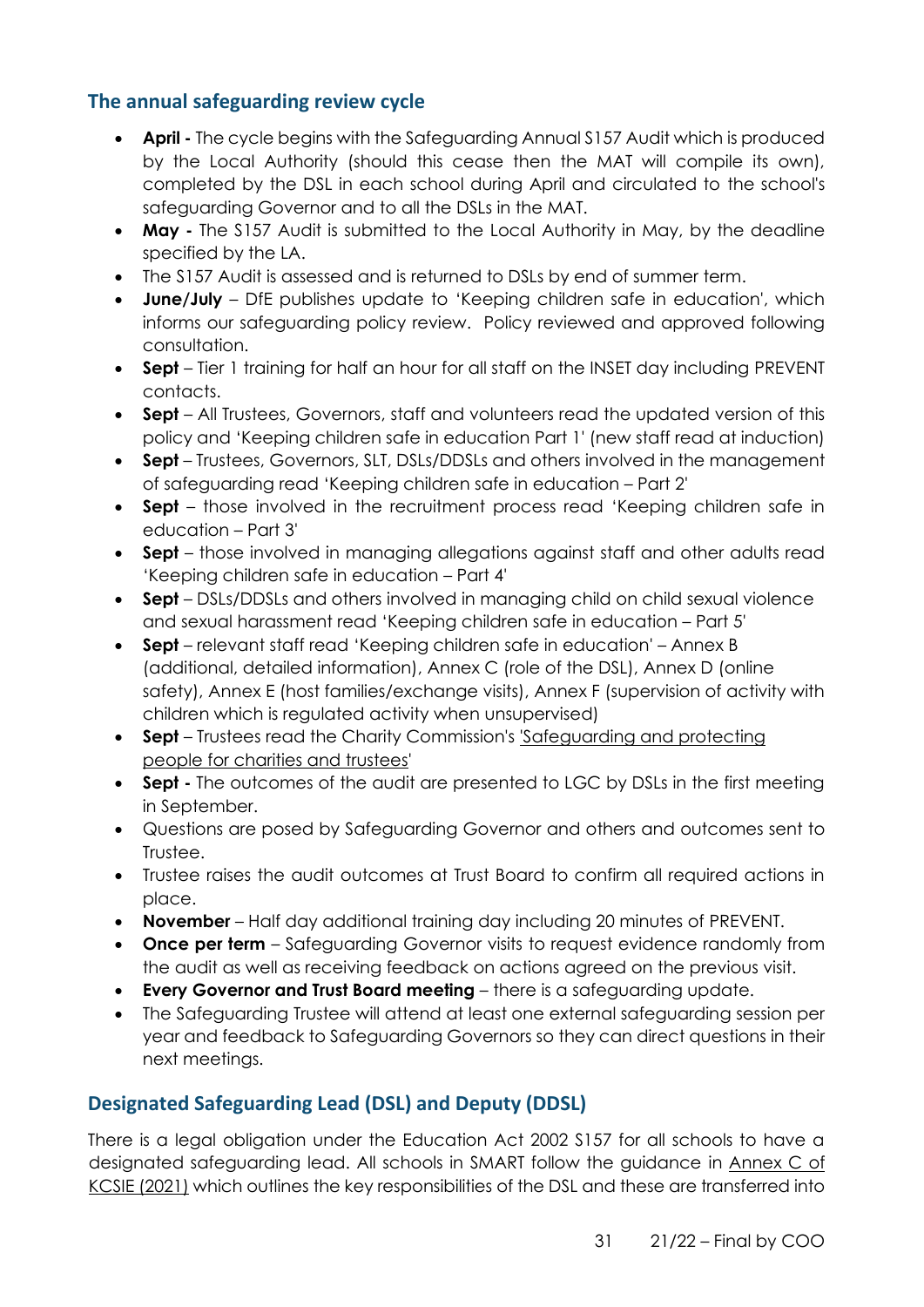our scheme of delegation as described above: The DDSL is to deputise for all of the roles of the DSL. While authority for actions can be delegated by the DSL to DDSL, responsibility remains with the DSL. The DSL will ensure that there is excellent communication between the Safeguarding Team within the school and that all records are kept centrally and available to be accessed by the designated safeguarding staff.

#### <span id="page-31-0"></span>**Local Governing Committee Safeguarding Governor**

The roles and responsibilities of the governing body are outlined in [Part 2 of KCSIE \(2021\).](https://assets.publishing.service.gov.uk/government/uploads/system/uploads/attachment_data/file/999348/Keeping_children_safe_in_education_2021.pdf) These are transferred into our scheme of delegation as described above.

#### <span id="page-31-1"></span>**Named Adults in Early Years Settings (EYFS)**

The DfE statutory framework requires…

- every EYFS child to have a named key person (1.10) and this must be communicated to the parents/carers together with the details of the role. In larger groups where both a teacher and TA work in order to ensure ratios of children to staff are appropriate, both will be named as the key person together.
- Every EYFS child is free of any form of corporal punishment, threat of corporal punishment or punishment which might adversely affect a child's well-being.

## <span id="page-31-2"></span>**Safer Recruitment**

The Headteacher of each school operates safer recruitment procedures including making sure that:

- statutory duties to undertake required checks on staff who work with children are complied with in line with the Disclosure and Barring Service requirements for Regulated Activity; Teachers' Prohibition Orders; the Child Care Act 2006 and Childcare (Disqualification) Regulations 2009.
- statutory guidance relating to volunteers is followed.
- at least one member of the recruitment panel members has undertaken safe recruitment training through an accredited training programme and as such ensures that…
	- o clear job specification and commitment to safeguarding is provided in the recruitment pack.
	- o opportunity is provided to self-certify on relevant cautions or convictions.
	- o all offers are made subject to DBS, original copies of documents and verified references.
	- o all sections of the application form are completed without exception including gaps.
	- o allocation of correctly briefed mentors for newly appointed staff.

Our school in SMART maintains its own Single Central Record (SCR) which demonstrates we have carried out the range of checks required by law on our staff and regular visitors.

Our school in SMART complies with the requirements of [KCSIE](https://assets.publishing.service.gov.uk/government/uploads/system/uploads/attachment_data/file/999348/Keeping_children_safe_in_education_2021.pdf) 2021 - Part 3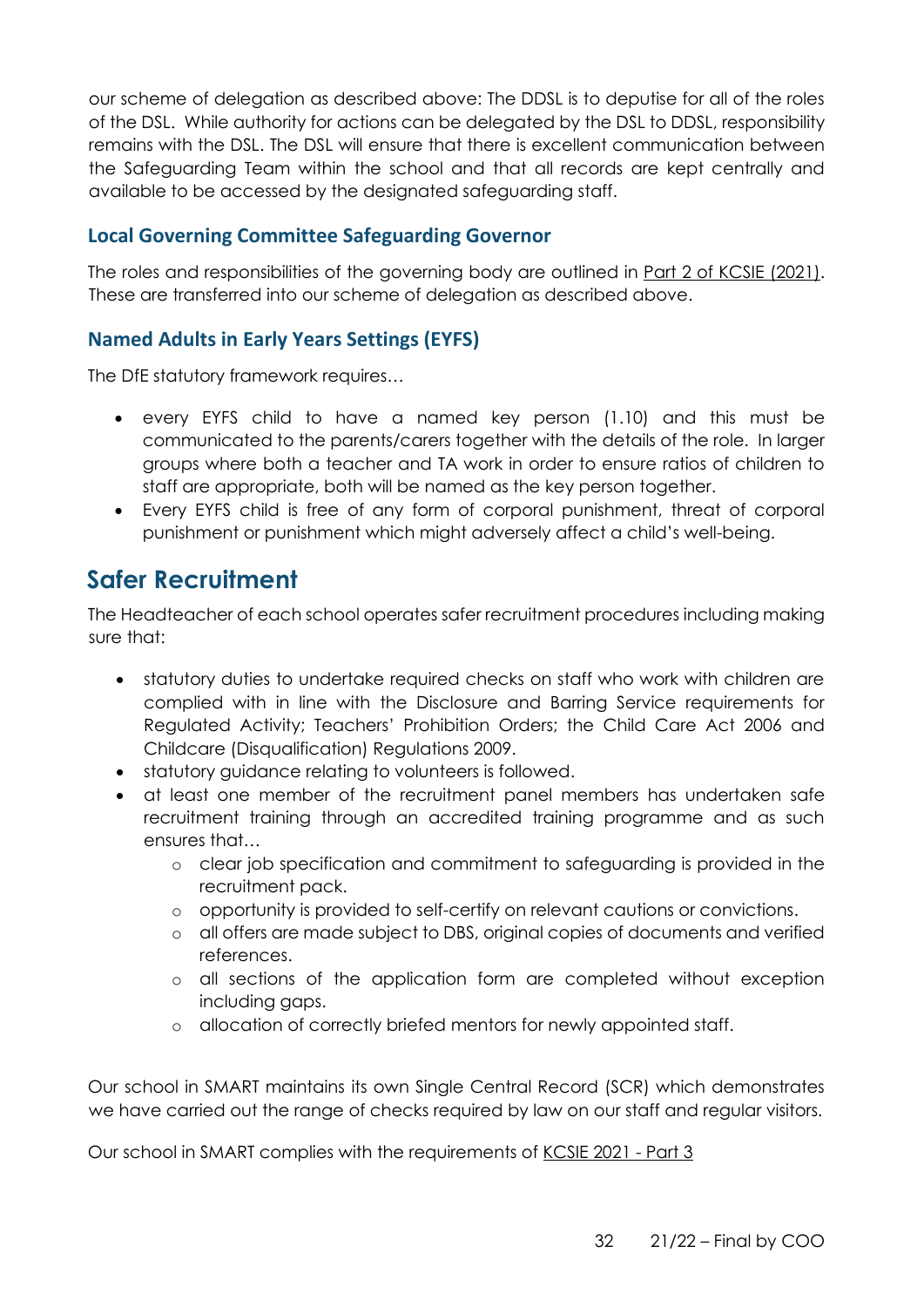Every school in SMART complies with the requirements of the Childcare Act 2006 and the 2018 Childcare Disqualification Regulations (as amended).

# <span id="page-32-0"></span>**Agency and third-party staff (supply staff)**

We will obtain written notification from any agency, or third-party organisation that they have carried out the checks (in respect of the enhanced DBS certificate, written notification that confirms the certificate has been obtained by either the employment business or another such business), on an individual who will be working here that we would otherwise perform.

Where that position requires a barred list check, this will be obtained by the agency or third party prior to appointing the individual. We will check that the person presenting themselves for work is the same person on whom the checks have been made.

## <span id="page-32-1"></span>**Attendance at Child Protection Conference**

If a child or young person becomes the subject in a Child Protection Conference the school may be asked to share information about the child or young person and his/her family. Usually this will be in the form of a written report, the contents of which will be shared with parents/carers prior to the meeting.

Child protection conferences will be attended by the DSL or DDSL. In exceptional circumstances another member of staff may attend with them. The reason this responsibility is not delegated is because the DSL has the overall training and accountability to act on behalf of the school including agreeing their role in any child protection plan as well as the possible allocation of resources.

Occasionally, there may be information which is confidential and which will be shared in a closed meeting prior to the conference. If this is necessary, the chair of the conference will discuss the matter with parents/carers beforehand.

When any child becomes the subject of a conference, local procedures require all other children in the family are considered. It may well be that staff will be required to provide information on children with whom there appear to be no direct concerns.

Staff may contribute to the process of risk assessment and the decision about the child being in receipt of a child protection plan. This will be undertaken using the signs of safety model. For more information about signs of safety discuss with the allocated social worker or the independent chair prior to the meeting.

## <span id="page-32-2"></span>**Training**

All members of our workforce have been provided with, and signed to say that they have read and understood, [Part 1 of KCSIE](https://assets.publishing.service.gov.uk/government/uploads/system/uploads/attachment_data/file/999348/Keeping_children_safe_in_education_2021.pdf) (2021) and Governors have been provided with and signed to say they have read and understood [Part 1 and Part 2 of KCSIE \(2021\)](https://assets.publishing.service.gov.uk/government/uploads/system/uploads/attachment_data/file/999348/Keeping_children_safe_in_education_2021.pdf)

All staff members receive appropriate safeguarding and child protection training which is regularly updated. In addition, all staff members receive safeguarding and child protection updates at least annually. These will be done as part of staff meetings where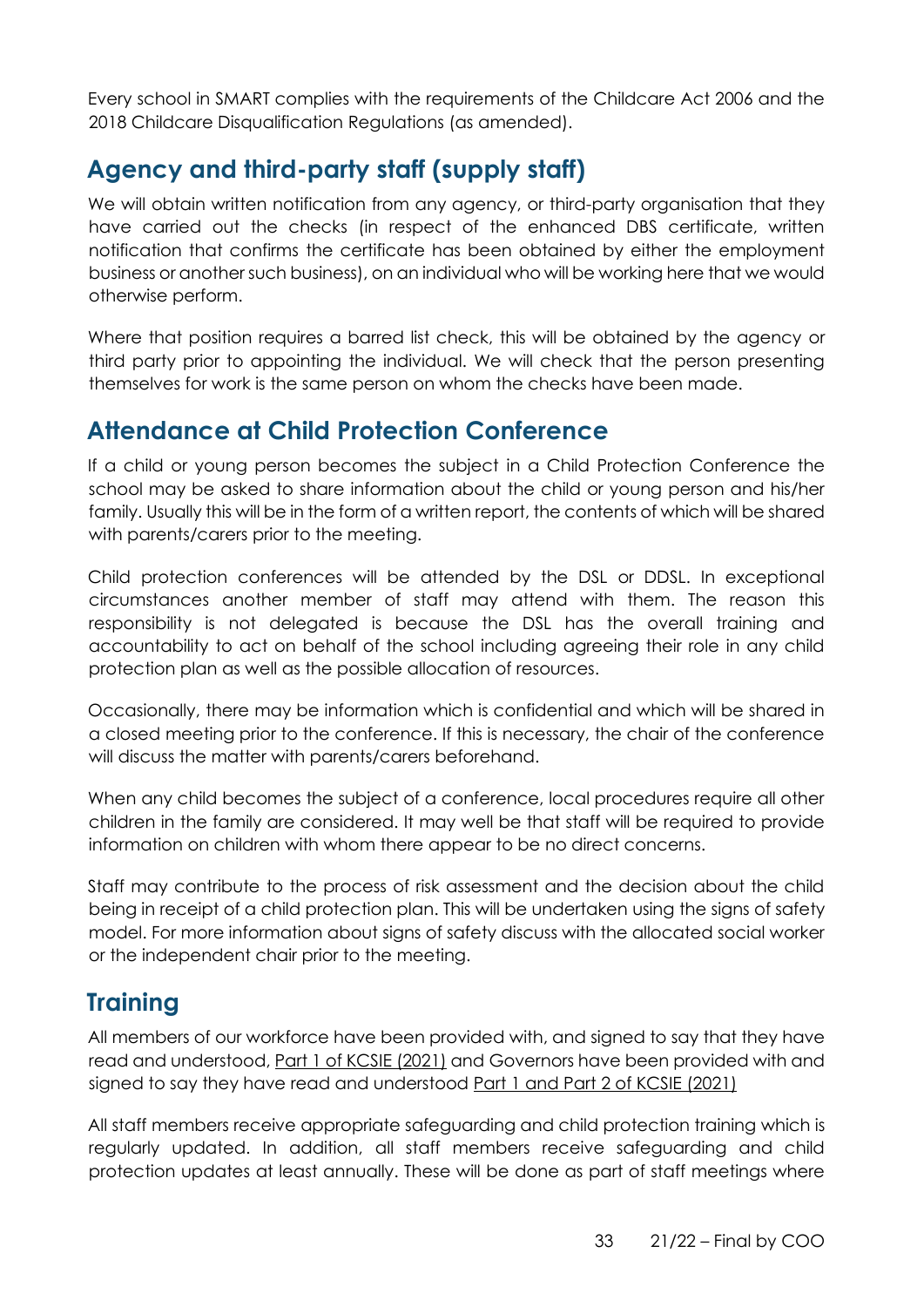safeguarding will be a standing item on the agenda of every staff meeting and full Governors' meetings.

All staff will also, as part of our induction, be issued with information in relation to:

- child protection policy.
- behaviour policy.
- staff code of conduct.
- safeguarding response to children who go missing from education.
- role of the designated safeguarding lead (including the identity of the designated safeguarding lead and any deputies); and
- Part 1 of Keeping Children Safe in Education (and additional parts if the role requires).
- guidance for safer working practice for those working with children and young people in education settings 2019.
- SMART's staff acceptable use policy for ICT.
- Children Missing Education.

The schools' DSL and DDSL(s) will undertake further multi-agency safeguarding training in addition to the whole school training. This will be undertaken at least every two years and will update their awareness and understanding of the impact of the wider agenda of safeguarding issues. It will support both the DSL and DDSL to be able to better undertake their role and support their school in ensuring safeguarding arrangements are robust and achieving better outcomes for the pupils in their school. They will also undertake PREVENT awareness training.

The Local Governing Committee will have access to basic safeguarding training within the school. We will recommend and encourage them to undertake training specifically on the safeguarding responsibilities of the governing body in line with Part 2 of KCSIE, in particular the role of the Safeguarding Governor. In addition to this training the Safeguarding Governor may wish to access multi-agency safeguarding training at least every two years.

At least one member of our recruitment panel will have undertaken safer recruitment training. Best practice is that this is updated every 3 years to ensure that the school are keeping up with changes made to recruitment processes and changes in safeguarding requirements when recruiting staff. They will read Part 3 of KCSIE.

#### <span id="page-33-0"></span>**Safeguarding training assurance from 3rd party providers/contractors**

It is the responsibility of the School to seek assurance from the 3rd party supplier/contractor as to the level of safeguarding training they provide to their staff (it is perfectly acceptable to ask and challenge for this information so that the School has the assurance needed). In addition to this, the School will ensure that contractors/3rd party suppliers receive local safeguarding information (the School safeguarding leaflet and code of conduct) so that they understand what is expected of them, how to raise any concerns and how to deal with any difficult situations they may find themselves in. The safeguarding information for contractors/third party suppliers is also about them protecting themselves as much as it is about protecting the children and young people in school.

For audit purposes and our own assurance, the School will keep a record of responses from contractors/third party suppliers.